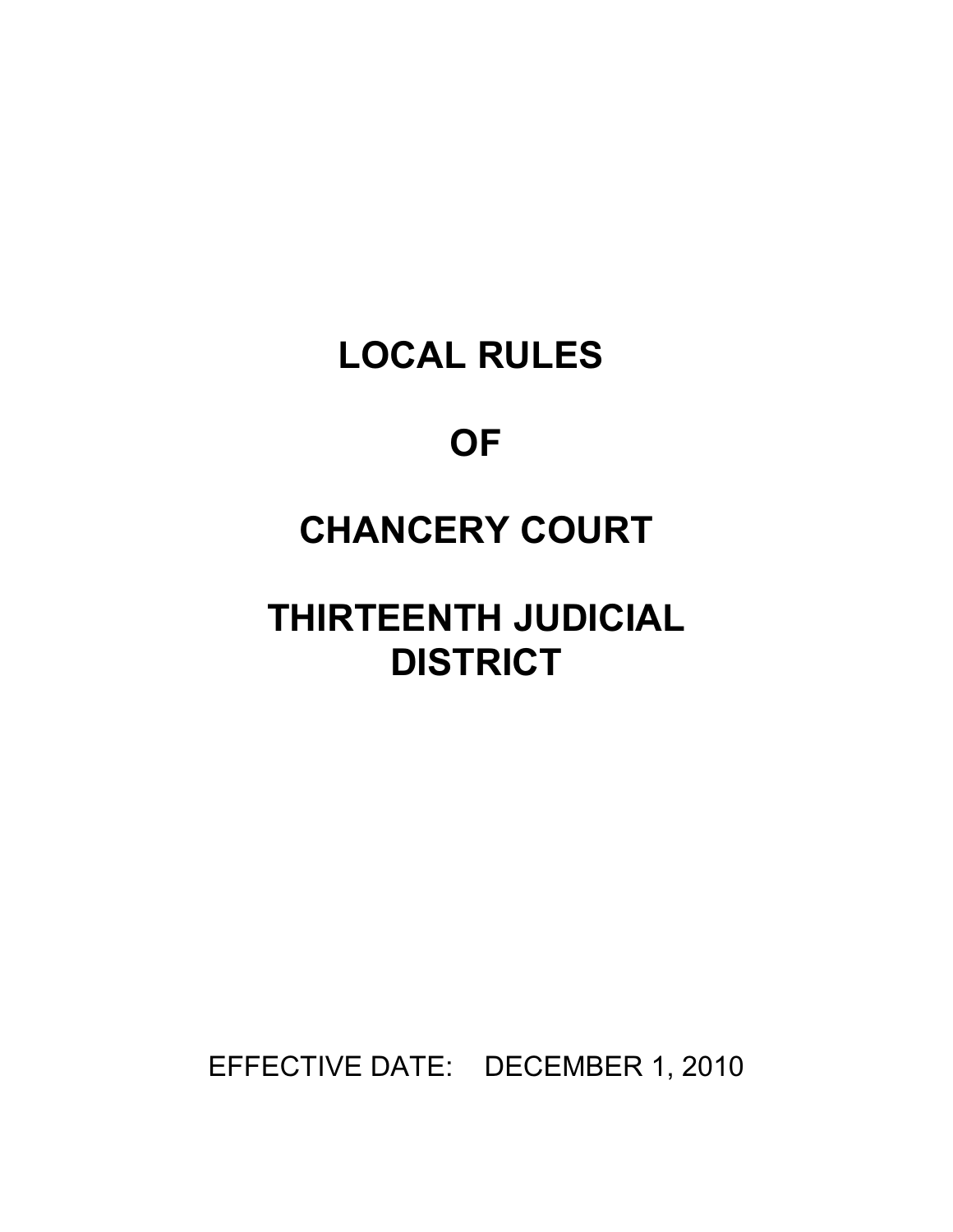## **INDEX**

## LOCAL RULES OF PRACTICE

- 1. Rules of Court: Applicability, Suspensions and Definitions
- 2. Court Sessions
- 3. Appearance and Conduct of Counsel
- 4. Court Files
- 5. Facsimile Filing
- 6. Jury Demand
- 7. Motions
- 8. Guardian Ad Litems
- 9. Court Reporters
- 10. Pre-Trial Proceedings and Procedures
- 11. Setting Cases for Trial; Continuances and Settlements
- 12. Trial Calenders
- 13. Exhibits
- 14. Orders and Judgments
- 15. Special Procedures for Divorces
- 16. Special Procedures for Adoption Proceedings
- 17. Special Procedures for Extraordinary Interlocutory Relief
- 18. Special Procedures for Judicial Review of Administrative Decisions
- 19. Probate Matters
- 20. Dormant Cases: Docket Calls
- 21. Worker's Compensation Cases
- 22. Entry and Distribution of Rules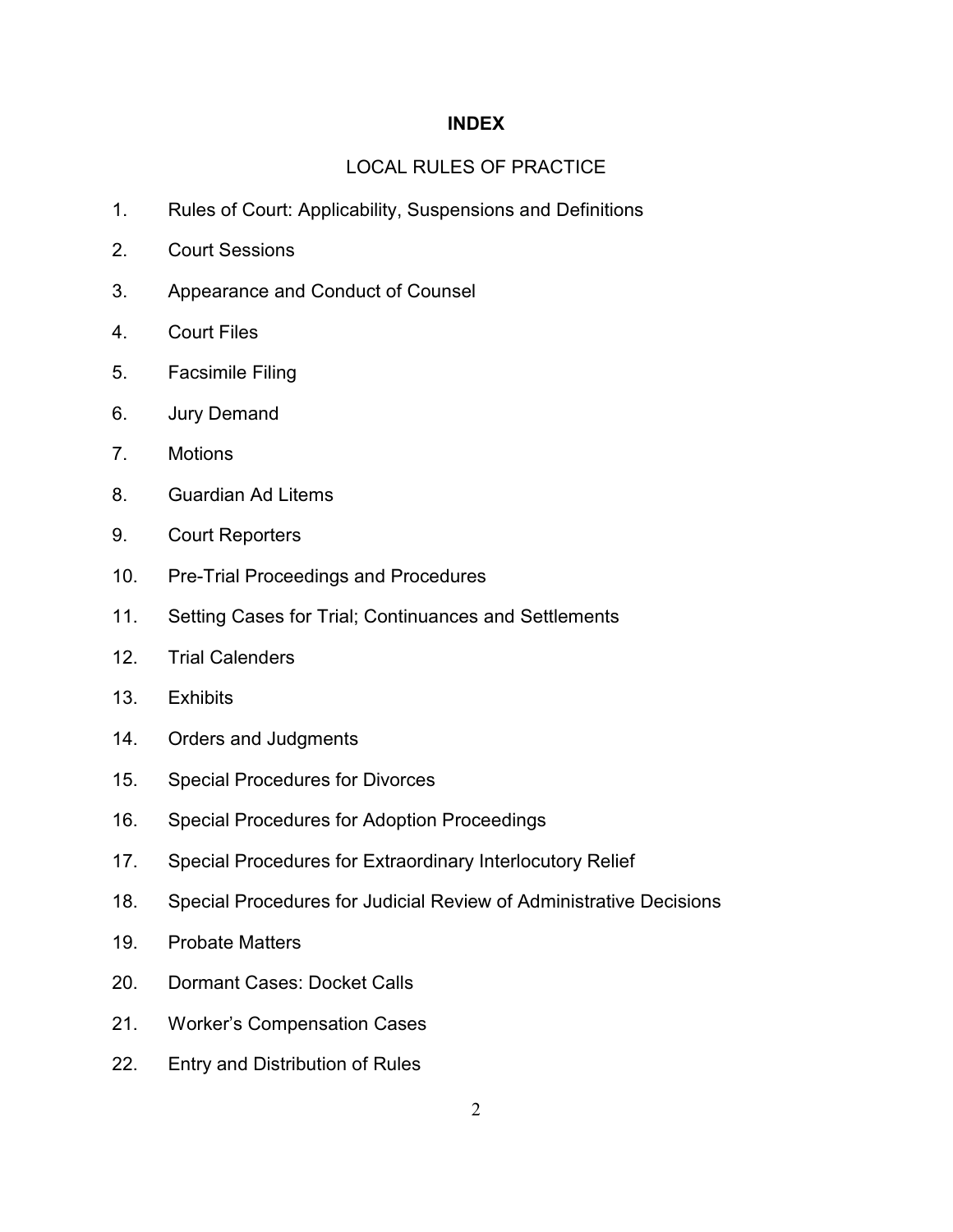# **LOCAL RULES OF CHANCERY COURT THIRTEENTH JUDICIAL DISTRICT**

Pursuant to the inherent and statutory power of the Court and in compliance with Rule 18 of the Tennessee Supreme Court, the following local rules of practice are hereby promulgated and adopted to be effective from and after September 1, 2010**.**

## **RULE 1**

#### **RULES OF COURT: APPLICABILITY, SUSPENSION AND DEFINITIONS**

#### 1.01 Former Rules Abrogated

All former rules of local practice except as re-adopted herein are abrogated from and after the effective date hereof.

1.02 Applicability

Each rule is applicable in all the counties of the Chancery Court of the Thirteenth Judicial District which includes the counties of Clay, Cumberland, Dekalb, Overton, Pickett, Putnam and White. Each rule is applicable in all types of cases unless otherwise indicated by a particular rule. When a rule's applicability is designated to apply to a particular type of case, it is applicable to all cases of that type.

1.03 Suspension of Rules

Whenever the Court determines that justice requires such, it may suspend any of these rules except that all the local rules of practice shall be consistent with the statutory law, the Rules of the Supreme Court and the Tennessee Rules of Civil Procedure. Any action taken by the Court, or order entered by the Court not in compliance with the provisions of these rules or any part thereof shall be deemed and treated as a suspension of any such provision or provisions thereof.

## 1.04 Definitions

The following definitions apply to terms used in these rules:

Clerk: The Clerk and Master of the Chancery Court or his or her designees.

T.R.C.P.: Tennessee Rules of Civil Procedure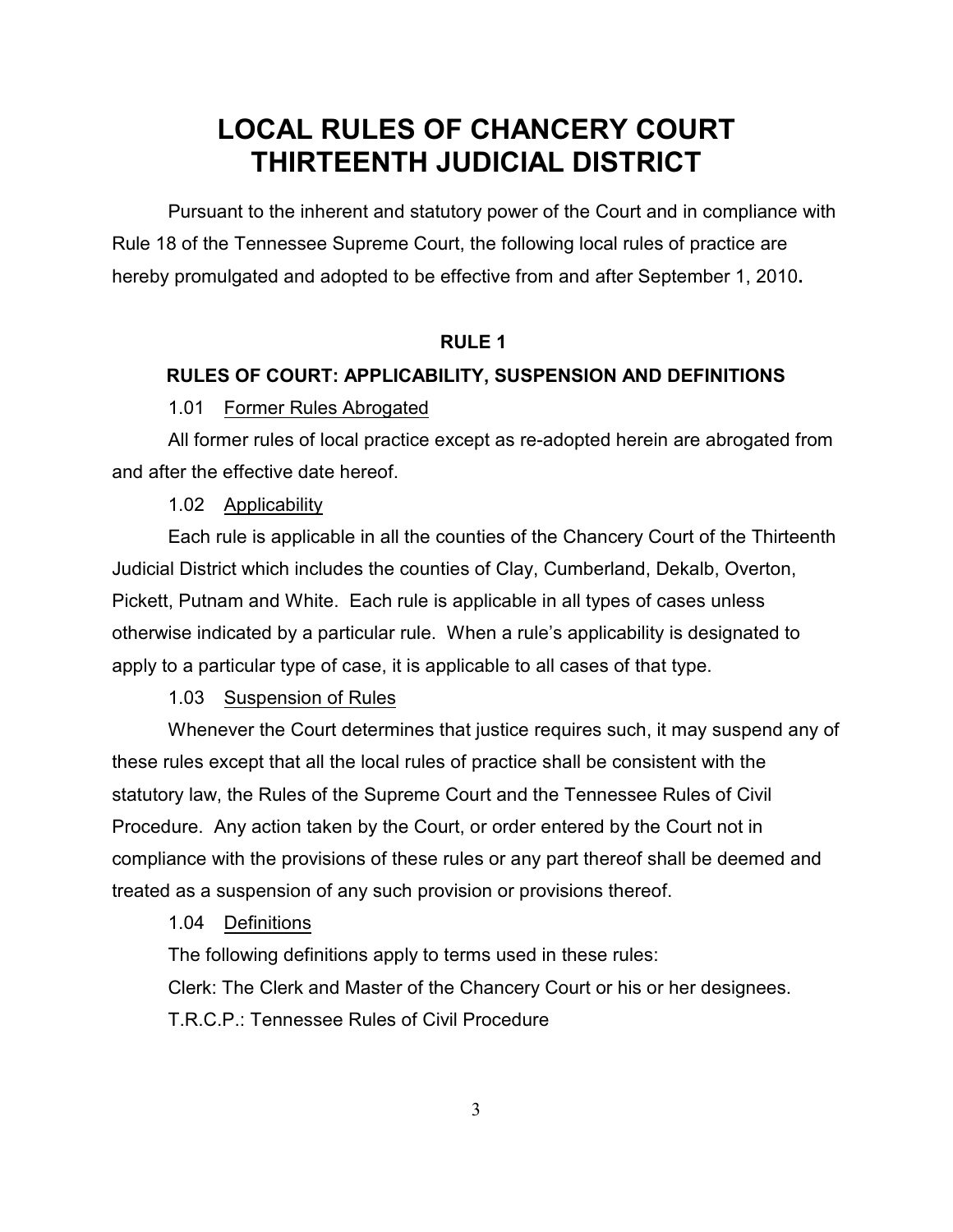Time: Time is computed as provided by Rule 6 of the Tennessee Rules of Civil **Procedure** 

1.05 Citation

These rules may be cited as "Local Rules of Chancery Practice" (L.R.C.P.)

## **RULE 2**

## **COURT SESSIONS**

## 2.01 Regular Sessions of Court

Regular sessions of Court will open at 9:00 a.m. unless the court directs otherwise. Chambers hearings shall be held each Friday at Cookeville in the Chancery Courtroom of the Putnam County Justice Center commencing at 10:00 a.m. unless the Court directs otherwise and at such other times and places as the Court may designate. Chambers dates and locations will be posted on the Putnam County Clerk and Master's website.

## 2.02 Regular Sessions County Schedules

The regular sessions of the Court in each of its seven counties begin as follows:

Clay County - Third  $(3<sup>rd</sup>)$  Monday in April and October

Cumberland County - Fourth  $(4<sup>th</sup>)$  Monday in April and October

Dekalb County - Second ( $2^{nd}$ ) Monday in May and Third ( $3^{rd}$ ) Monday in November

Overton County - Tuesday following the Third  $(3<sup>rd</sup>)$  Monday in January and the Third  $(3<sup>rd</sup>)$  Monday in July

Pickett County - Third  $(3<sup>rd</sup>)$  Monday in March and September

Putnam County - First (1<sup>st</sup>) Monday in June and December

White County - Tuesday following the last Monday in May and the first  $(1<sup>st</sup>)$  Monday in November

## 2.03 Special Sessions

Special sessions of the Court may be held in any county as and when the need arises subject to availability on the Court's trial calendar.

2.04 Prompt Attendance

All attorneys, parties, witnesses and jurors shall be prompt at all sessions.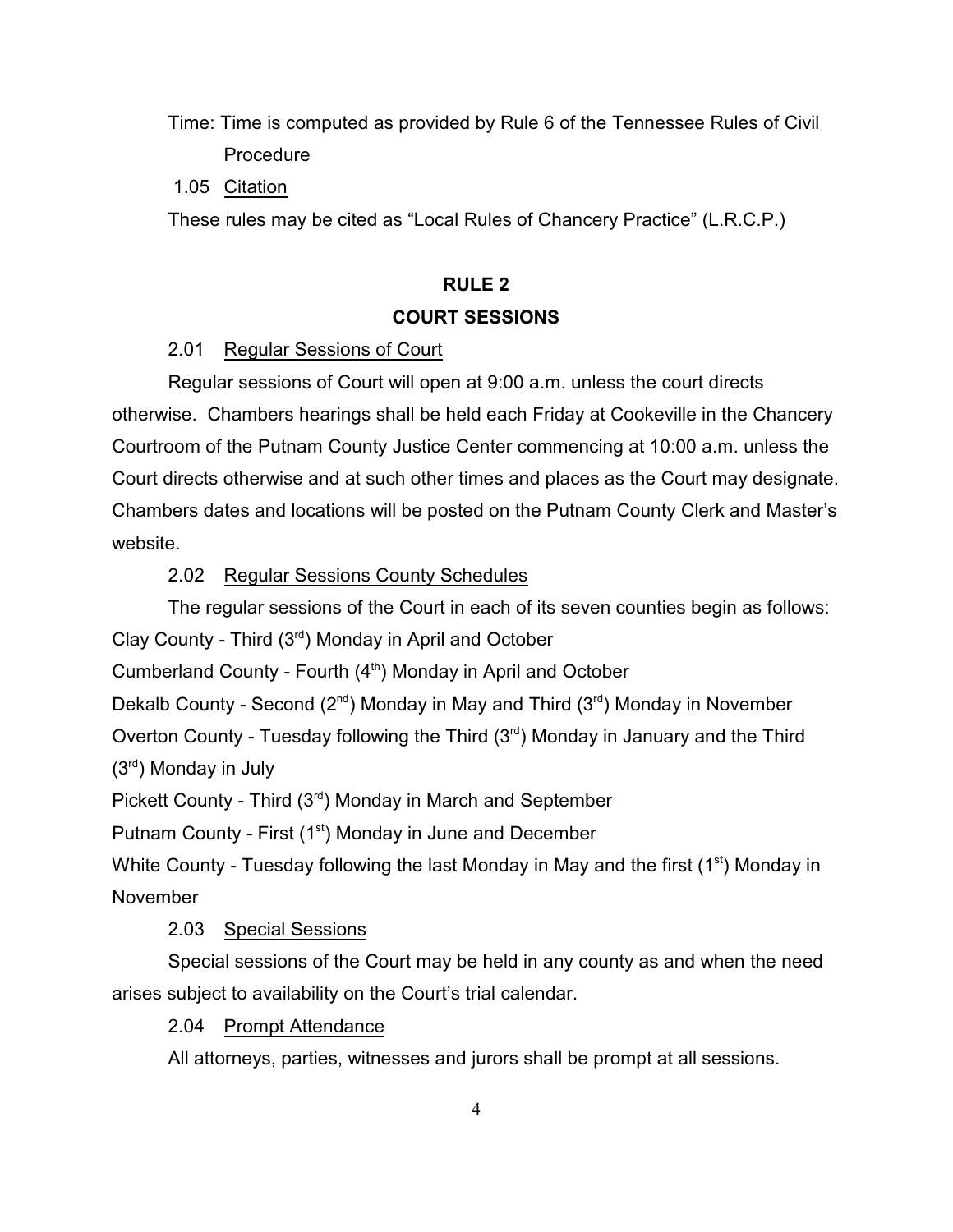## **RULE 3**

## **APPEARANCE AND CONDUCT OF COUNSEL**

#### 3.01 Counsel of Record; Entry of Appearance

All counsel who have entered an appearance in a case will be counsel of record. Entry of an appearance shall be made in one of the following ways:

- (a) A request by counsel to the Clerk that an appearance be entered;
- (b) The filing of pleadings;
- (c) The filing of a formal notice of appearance.

#### 3.02 Withdrawal of Counsel

No attorney may be allowed to withdraw except for good cause and by leave of Court upon motion after notice to the party; provided, however, that notice to the party of the withdrawal motion shall not be required if the party being relieved of counsel or the substituted counsel of such party shall sign an agreed order of withdrawal approved by the Court.

## 3.03 No Appearance Entered; Copies of Pleadings

If a party does not have counsel of record, copies of the pleadings filed shall be furnished to the party. If a party does not have counsel of record, that fact shall be called to the attention of the Court before any action is taken on any pleading filed which substantially affects the case.

3.04 Conduct of Counsel

(a) Bench conferences should be requested only when absolutely necessary in aid of a fair trial. Counsel may never lean upon the bench nor appear to engage the Court in conversation in a confidential manner.

(b) Counsel should refrain from interrupting the Court or opposing counsel until the statement being made is fully completed, except when absolutely necessary to protect the client, and should respectfully await the completion of the Court's statement or opinion before undertaking to point out objectionable matters. When objection is made to a question asked, counsel should refrain from asking the witness another question until the Court has had an opportunity to rule on the objection. Objecting counsel shall state the legal grounds without argument or discussion except by leave of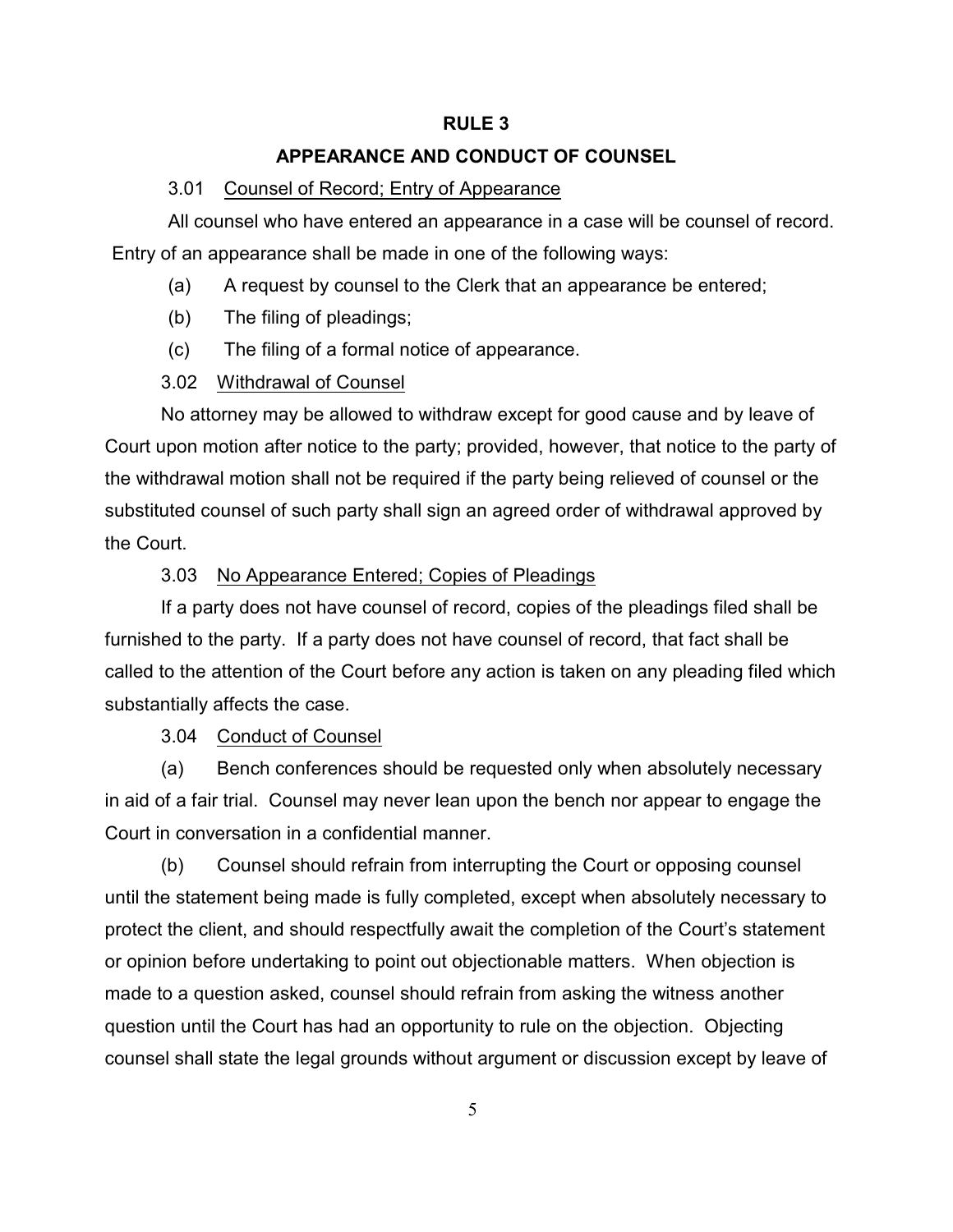Court.

(c) Unless physically impaired, attorneys shall stand while examining witnesses or while addressing the jury or the Court.

3.05 Contacting Judge

Neither counsel nor a party to a pending action shall contact the Judge before whom the matter is pending unless there is an emergency, except by letter or orally with other counsel of record present. A copy of all such letters shall be sent to all counsel of record and a copy sent to the Clerk.

## **RULE 4 COURT FILES**

All papers and records of the Court shall be in the custody of the Clerk. Files may not be withdrawn by any person at any time except with the consent of the Clerk. Withdrawn files shall not be retained for more than seven (7) days and the party so withdrawing the same shall be responsible for preserving its contents and returning the same to the Clerk. The Clerk may recall such files at any time and, in all cases, the same shall be in the hands of the Clerk on the hour and date any action is scheduled thereon.

Copies of the contents of files shall be furnished to counsel and/or parties by the Clerk at a reasonable cost. However, documents that have been sealed or which are required by law to be sealed may not be opened or furnished without consent of the Court.

## **RULE 5**

## **FACSIMILE FILING**

## 5.01 Pleadings Which May Be filed by Facsimile

Facsimile filing is allowed to every extent allowed by the Rules of the Supreme Court and the Tennessee Rules of Civil Procedure.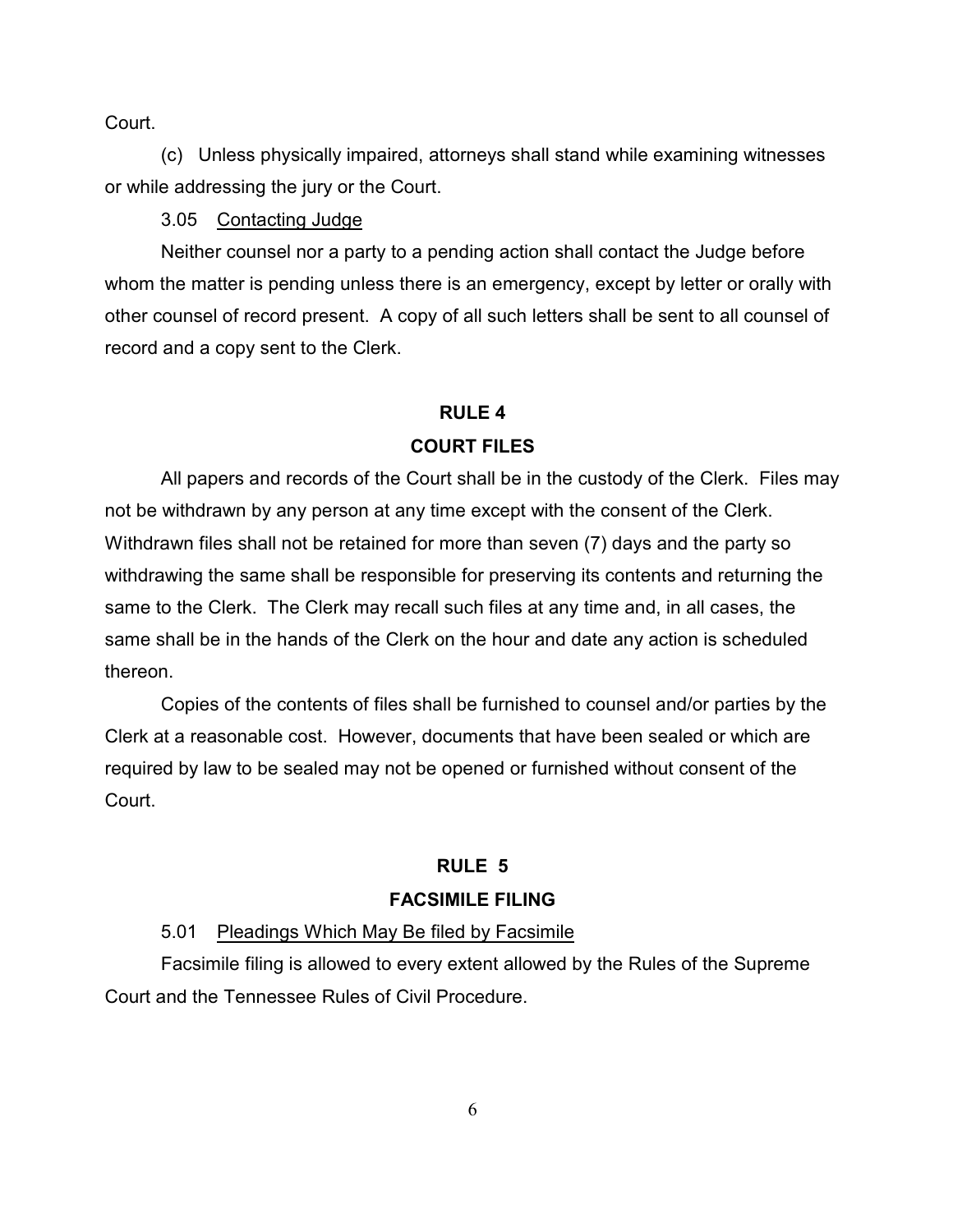### 5.02 Transmission Information

Each of the respective Clerk's offices shall maintain a facsimile machine. These machines may be contacted as follows:

| <b>Clay County Clerk and Master</b>       | $(931)$ 243-3157 |
|-------------------------------------------|------------------|
| <b>Cumberland County Clerk and Master</b> | (931) 484-5374   |
| Dekalb County Clerk and Master            | (615) 597-3441   |
| Overton County Clerk and Master           | (931) 823-7631   |
| <b>Pickett County Clerk and Master</b>    | (931) 864-7885   |
| <b>Putnam County Clerk and Master</b>     | (931) 526-1914   |
| White County Clerk and Master             | (931) 836-2124   |

Facsimile machines will be operational during regular office hours on judicial days. Facsimile transmissions received after 4:00 p.m. will be considered to be filed the following business day.

5.03 Cover Sheets and User Fees

Each facsimile transmission must be preceded by a cover page bearing the signature of counsel guaranteeing prompt payment of the user fees. For each facsimile transmitted to the Court, there is a charge which is established by Supreme Court Rule. Counsel shall create their own bills for such services where they require such for their record keeping, and shall transmit payment within five (5) Judicial Days, or such other time which may be provided by Supreme Court Rule.

## **RULE 6**

## **JURY DEMAND**

6.01 Procedure

In any case in which a jury is demanded, the words "JURY DEMAND" shall be typewritten in capital letters on the first page of the pleading in which such demand is made opposite the style of the case above the space for the case number.

6.02 Notification of Jury Demand

When a case is to be tried by a jury, that fact shall be called to the attention of the Clerk or Court when the case is being set for trial.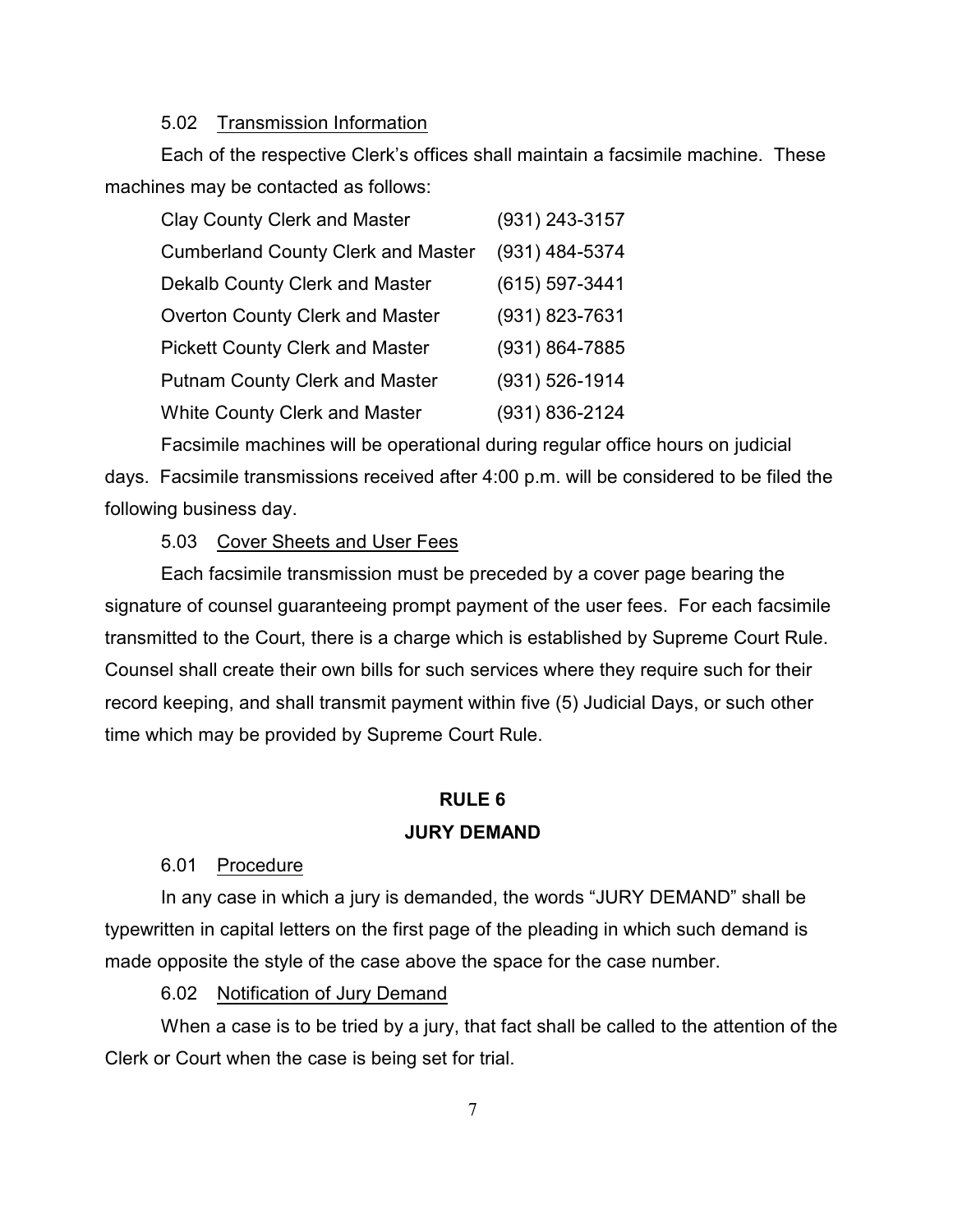### 6.03 Withdrawal of Jury Demand

Once a demand for jury is made, the same cannot be withdrawn without the consent of the parties or their counsel and the Court

## **RULE 7 MOTIONS**

### 7.01 Time for Filing Pre-Trial Motions

Pre-trial motions which can be dispositive of one or more substantive issues in a case must be filed and disposed of before the case is set for trial.

#### 7.02 Time for filing Responses to Motions

Responses to motions, including counter-affidavits, depositions, briefs or any other matters being presented in opposition to motions must be filed and served no later than 24 hours in advance of the hearing of the motion.

## 7.03 Briefs on Motions and Responses

Every motion which may require the resolution of an issue of law and every motion in which legal authority is relied upon, shall be accompanied by a memorandum of law and facts in support thereof. Copies of motions and supporting brief shall be furnished to the Chancellor's office no less than twenty-four (24) hours in advance of the hearing. Reply briefs must be submitted and furnished to opposing counsel no later than twenty-four (24) hours in advance of the hearing of the motion.

### 7.04 Setting and Hearing of Motions

Motions from any county in the district may be set for hearing: (1) by agreement of counsel; (2) on notice of either party; or (3) by the Court with notice to counsel and to parties without counsel. Motions from any county may be set on any Chambers day commencing at 10:00 a.m. Motions may be heard at 9:00 a.m. on any regular trial day on which the Court is sitting in the county in which the motion is pending unless that day is a jury trial day or unless the Court and/or the clerk has determined that the docket is full on a given day.

Any motion which is reasonably anticipated to take more than thirty (30) minutes shall not be set without first obtaining approval of the Court. Contested motions requiring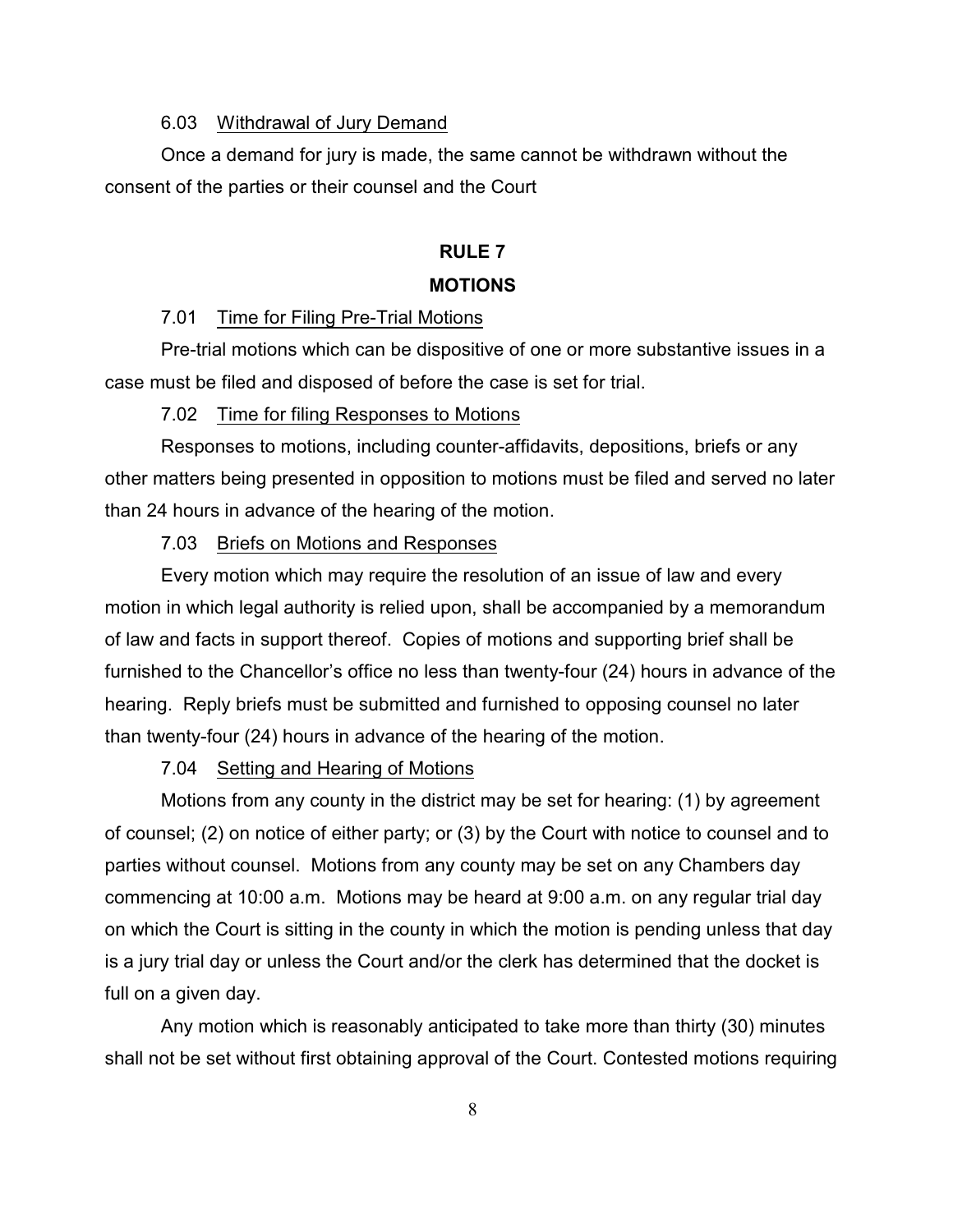witness testimony shall not be scheduled on Friday Chambers without prior Court approval.

#### 7.05 Striking or Postponement of Motions

After a motion has been docketed, no party may strike or postpone the same without the agreement of all parties. In the absence of an agreement, the Court may order postponement of a hearing upon a motion. If a motion is to be stricken or postponed by agreement, counsel shall notify the Clerk as soon as practicable. If any party strikes or postpones a motion without agreement of all parties of record or without leave of Court, the Court may tax as costs reasonable fees and expenses to any party who appeared at the scheduled hearing.

## 7.06 Agreed Orders

If an agreed order is to be submitted disposing of a motion, counsel shall advise the Clerk prior to the hearing or may so announce at the hearing

## 7.07 Waiver of Oral Argument

Oral argument may be waived by agreement of the parties.

## 7.08 Failure to Appear at a Motion Hearing; Late Appearance

If any party does not appear at a scheduled hearing on a motion, the Court may strike or adjudicate the motion. Counsel who will be late for a motion hearing shall notify the Clerk in advance of the hearing or have an announcement to that effect made at the call of the docket.

#### 7.09 Special Setting of Motions

Where special circumstances warrant, motions may be specially set at times and places other than the times and places herein designated.

## **RULE 8**

## **GUARDIAN AD LITEMS**

### 8.01 Appointment

(a) Guardian ad litems shall be appointed by the Court and a guardian ad litem will be appointed if justice so requires or if such appointment otherwise is required by statute or T.R.C.P. The Clerks of the Court in the respective counties shall maintain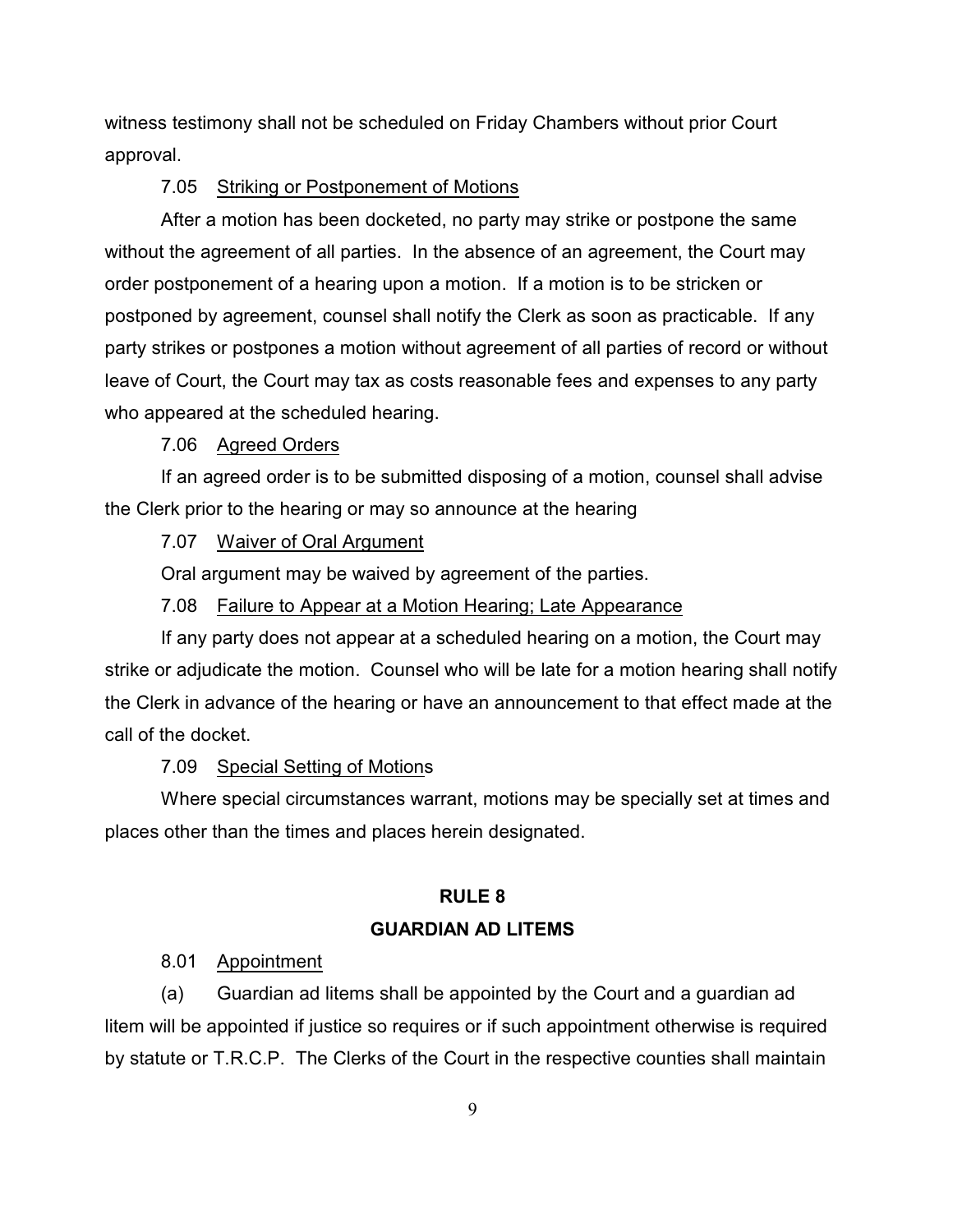a roster of the active practicing attorneys in their county from which guardian ad litems may be appointed and shall make a notation of the date when a particular attorney has been so appointed in a cause.

(b) It shall not be permissible for the plaintiff or the other parties to the action or their representative to nominate a guardian ad litem; provided, however, if there are peculiar reasons why a particular attorney should be appointed as guardian ad litem in a case it shall not be improper for such reasons to be made known to and considered by the Court prior to making such appointment.

#### 8.02 Disqualification as Guardian Ad Litem

No attorney shall be appointed as guardian ad litem if he or she has a pecuniary interest in the outcome of the cause; if he or she is a member of the firm, a partner or associate of any of the other attorneys involved in the cause; or if any other facts exist which would in any way interfere with said guardian ad litem fully representing the best interest of the person for whom such appointment is made.

#### 8.03 Compensation of Guardian Ad Litem

At the conclusion of the matter, the Court will hear proof in the fixing of the fee for the guardian ad litem or may require said guardian ad litem to file a sworn statement detailing the nature and extent of his or her services including the amount of time spent, what he or she considers to be a reasonable fee for such services and other facts which might assist the Court in fixing a fee for such services.

#### 8.04 Fees of Guardian Ad Litem

Fees for a guardian ad litem shall be treated and taxed as costs in the cause.

#### **RULE 9**

#### **COURT REPORTERS**

It is the responsibility of litigants and/or their attorneys to arrange for court reporters in all cases if they want the case reported. Proceedings may not be postponed or delayed because of a court reporter's absence or tardiness unless the Court finds the moving party to be free of fault for such absence or tardiness and that failure to grant such a continuance would be prejudicial to one or more parties.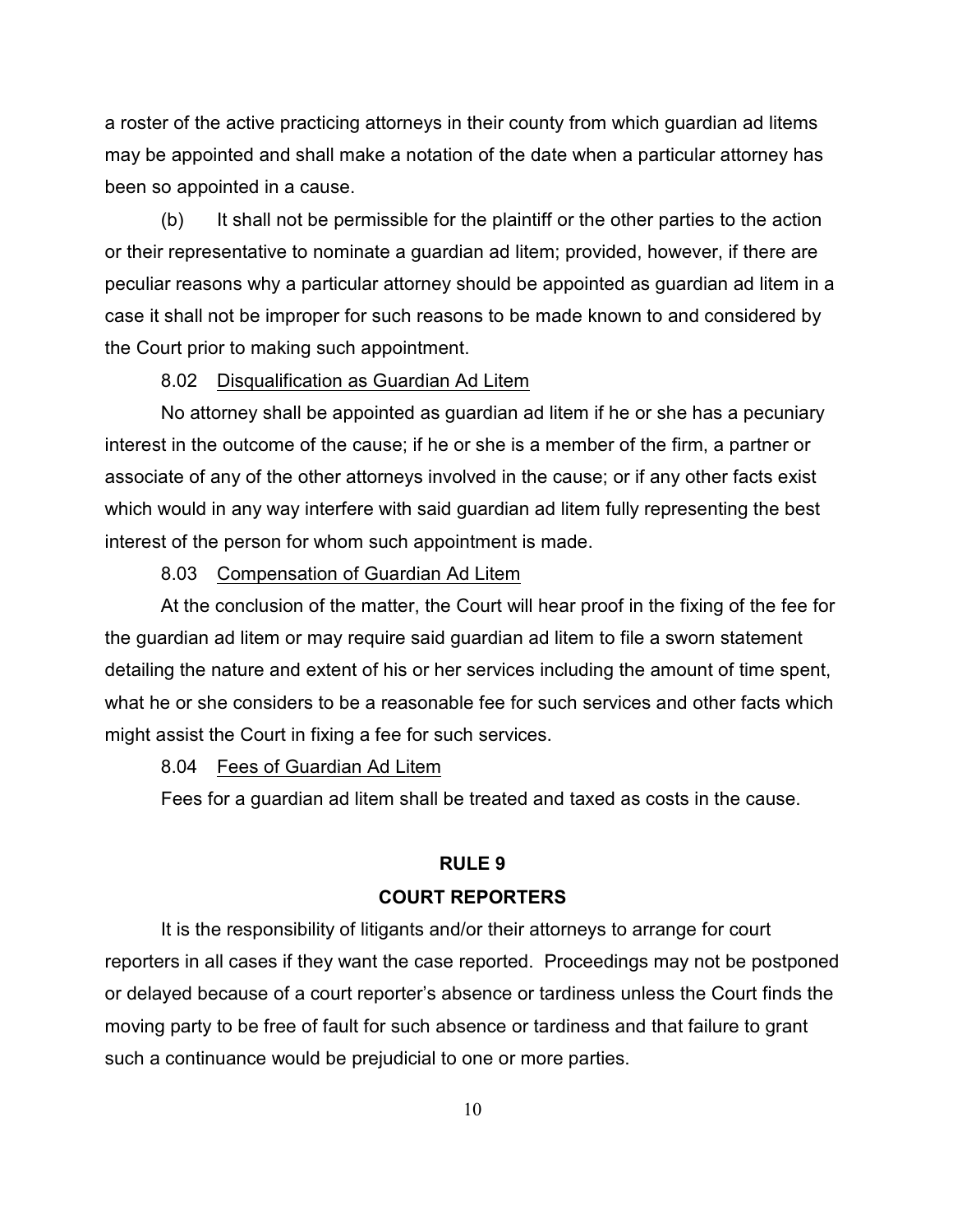#### **RULE 10**

## **PRE-TRIAL PROCEEDINGS AND PROCEDURES**

10.01 Mediation

The parties may agree or the Court may order mediation in a given case under rules established by the Mediator and Rule 31 of the Supreme Court.

10.02 Settlement Conferences

When it reasonably appears that it would be beneficial in resolving the cause, the parties may agree to, or the Court may order, a settlement conference to be presided over by a judge from another Court with like jurisdiction. The settlement conference shall be conducted in accordance with the provisions of the order scheduling the settlement conference as entered by the settlement judge.

10.03 Pre-Trial Conference

On motion of a party or on the Court's own motion, the Court may hold a pre-trial conference.

### 10.04 Interrogatories to Parties

No party shall serve on any other party more than forty (40) single question interrogatories, including sub-parts, without leave of the Court. Any motion seeking permission to serve more than forty (40) interrogatories shall set out the additional interrogatories the party wishes to serve. The motion will be accompanied by a memorandum giving reasons establishing good cause for the service of additional interrogatories. If a party is served with more than forty (40) interrogatories without an order of the Court, he or she shall respond only to the first forty (40) in the manner provided by T.R.C.P.

10.05 Final Disposition

In all contested actions set for final disposition upon the merits:

(a) At least five (5) days prior to a final hearing, copies of all exhibits which are proposed to be offered (other than impeachment exhibits, rebuttal exhibits and depositions taken in the case) shall be furnished to opposing counsel and/or any pro se party. When it is impractical to copy exhibits, the proposed exhibits shall be made available for inspection.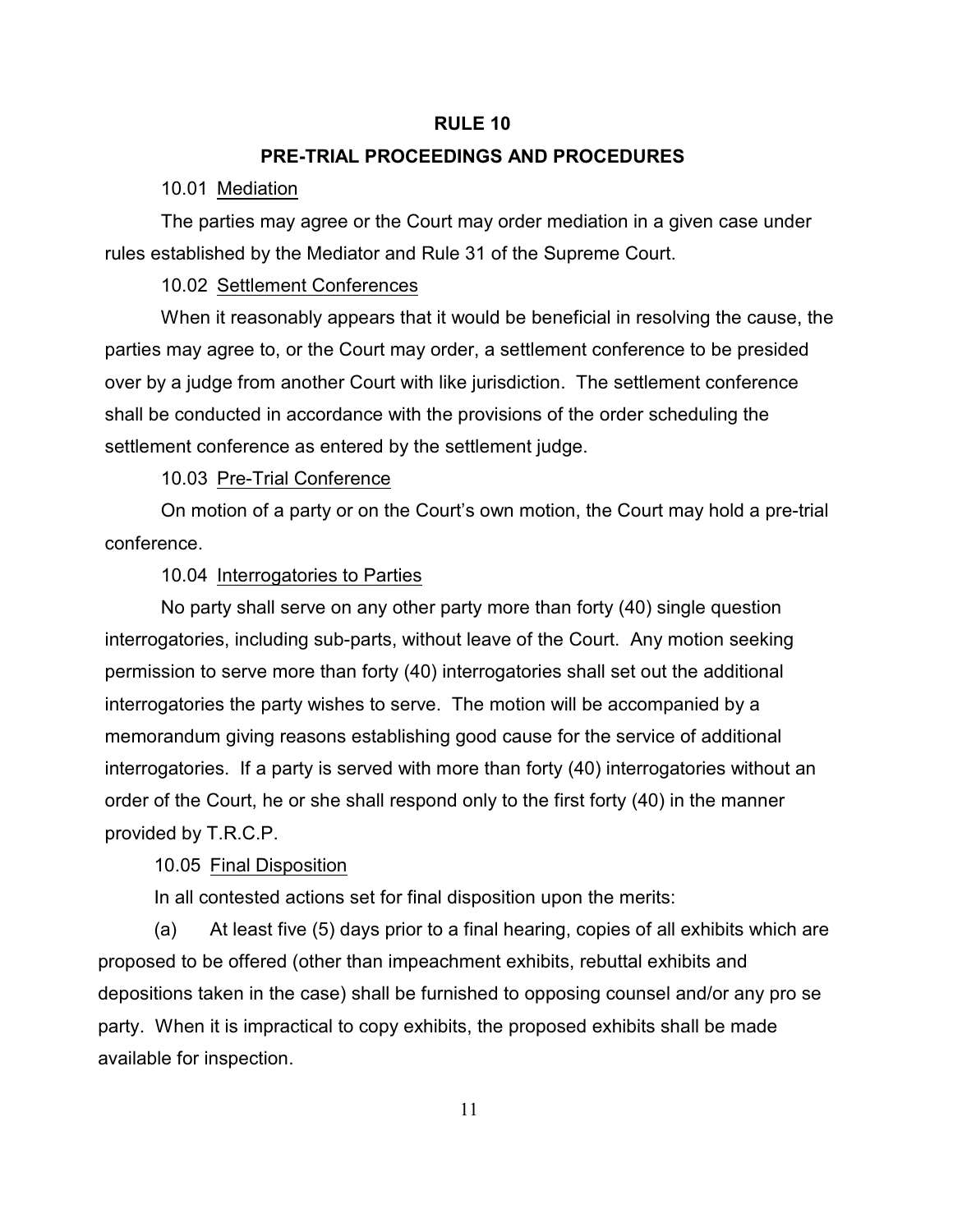Trial of the cause will not be delayed to allow counsel or parties to inspect or copy such exhibits.

This rule does not restrict or limit the right of a party to discover, copy or inspect exhibits or other matters provided by the Tennessee Rules of Civil Procedure or as may be provided by any pre-trial order of the Court relative to the same.

(b) Depositions to be used as evidence (other than for impeachment) shall be filed with the Clerk and all medical depositions or agreed to medical reports in worker's compensation cases shall be filed at least seven (7) days prior to the hearing date.

(c) At least five (5) days prior to a final hearing, the parties shall exchange a list of all witnesses which the party expects to use at trial. Witnesses not listed may not testify except with permission of the Court. Rebuttal witnesses must be exchanged, the exception being those witnesses whose testimony is not reasonably foreseeable prior to trial or at the time the exchange of witnesses is required.

## **RULE 11**

## **SETTING CASES FOR TRIAL; CONTINUANCES AND SETTLEMENTS**

11.01 Method of Setting

Cases shall be set for trial in one of the following ways:

(a) By agreement of counsel after consultation with the Court;

(b) By counsel with consultation with the Clerk if the case is uncontested or is to be heard ex-parte;

(c) By motion and notice setting out the time and place when and where the motion for setting will be presented to the Court;

(d) By the court with notice to counsel and to any party not represented by counsel who is not in default;

(e) At any regular or specially called docket setting as may be held by the Court or by the Clerk, when designated, in a given county of the district. The absence of an attorney from the docket setting will not of itself prevent a case from being set.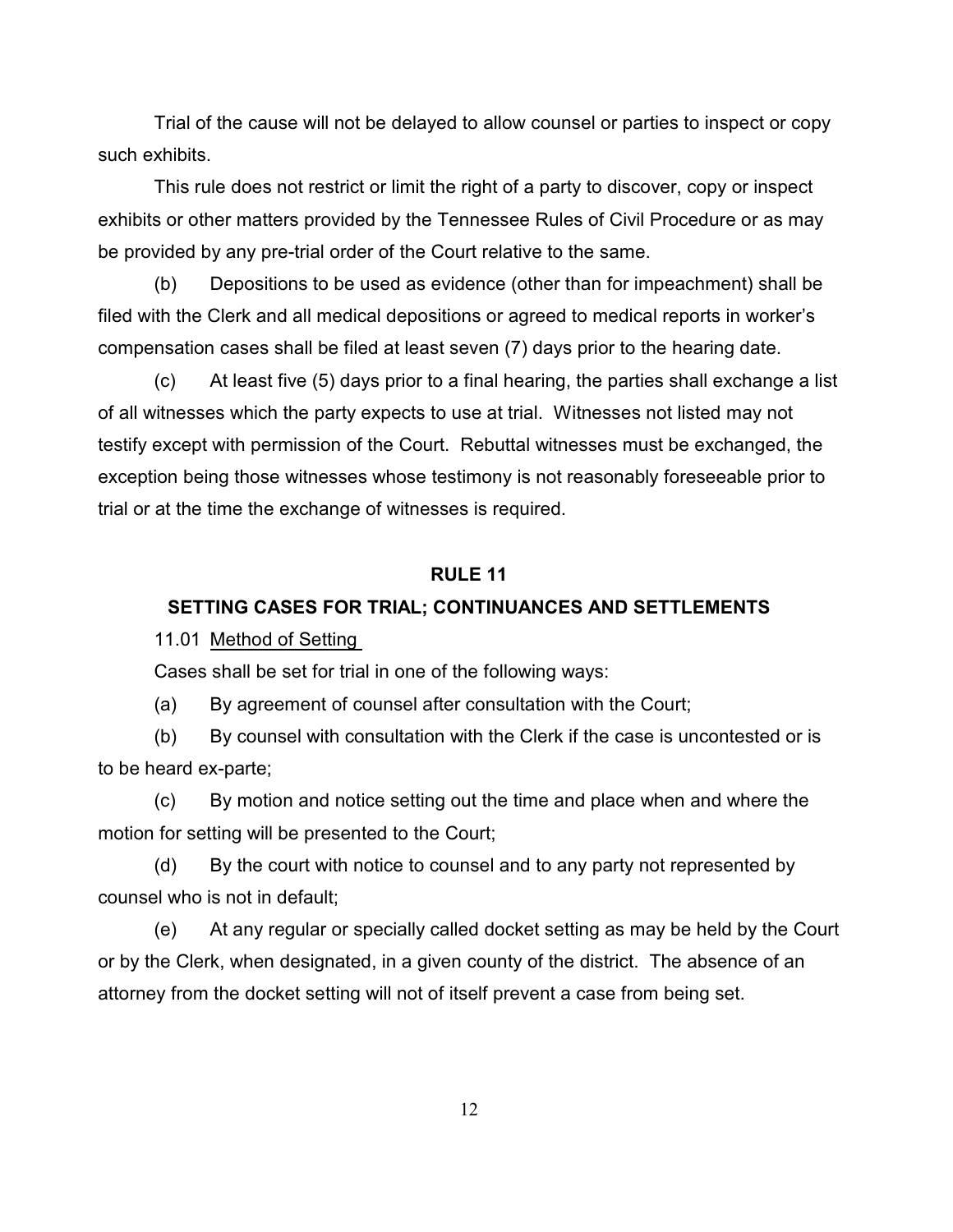### 11.02 Notice of Docket Setting

Unless the docket setting is held on the first day of the session, the Clerks of the respective courts shall give all attorneys who have cases pending in their Court at least twenty (20) days notice of any docket setting to be held in said county by the Court or by the Clerk. In addition, a schedule of the docket setting for each county will be posted on the Putnam County Clerk and Master's website.

Such notice to attorneys in the county may be given by telephone or by written notice. Notice to out-of-county attorneys shall be sent in writing through the U.S. Mail.

## 11.03 Notice of Setting

Immediately after a case has been set down for hearing at a docket setting, the Clerk shall send written notice to all attorneys involved in the case who were not present at the setting, stating the time and place when and where the matter will be heard. A copy of the order setting the cause will be deemed sufficient notice of such setting

If a party is not represented by counsel, such notice of hearing or order setting the cause shall be sent to the party unless a default judgment has been taken against the party.

#### 11.04 Deadline for Trial Preparation

When a party objects to having a case set because trial preparation is not complete, the Court may establish a deadline for completing trial preparation.

11.05 Continuances and Settlements

(a) Contested cases set for hearing on the merits may not be continued by agreement and may be continued only by leave of Court. Cases will not be continued except for good cause, which cause shall be brought to the attention of the Court as soon as practicable before the date of the trial.

(b) Absence of a witness will not be grounds for a continuance unless the witness has been subpoenaed in accordance with the requirements of T.R.C.P..

(c) When a case is set by agreement or set upon motion without objection to having it set, failure to have completed discovery, unavailability of counsel on the trial date, inability to take a deposition, or failure to have completed any other trial preparation will not be grounds for a continuance unless it can be conclusively shown that unusual or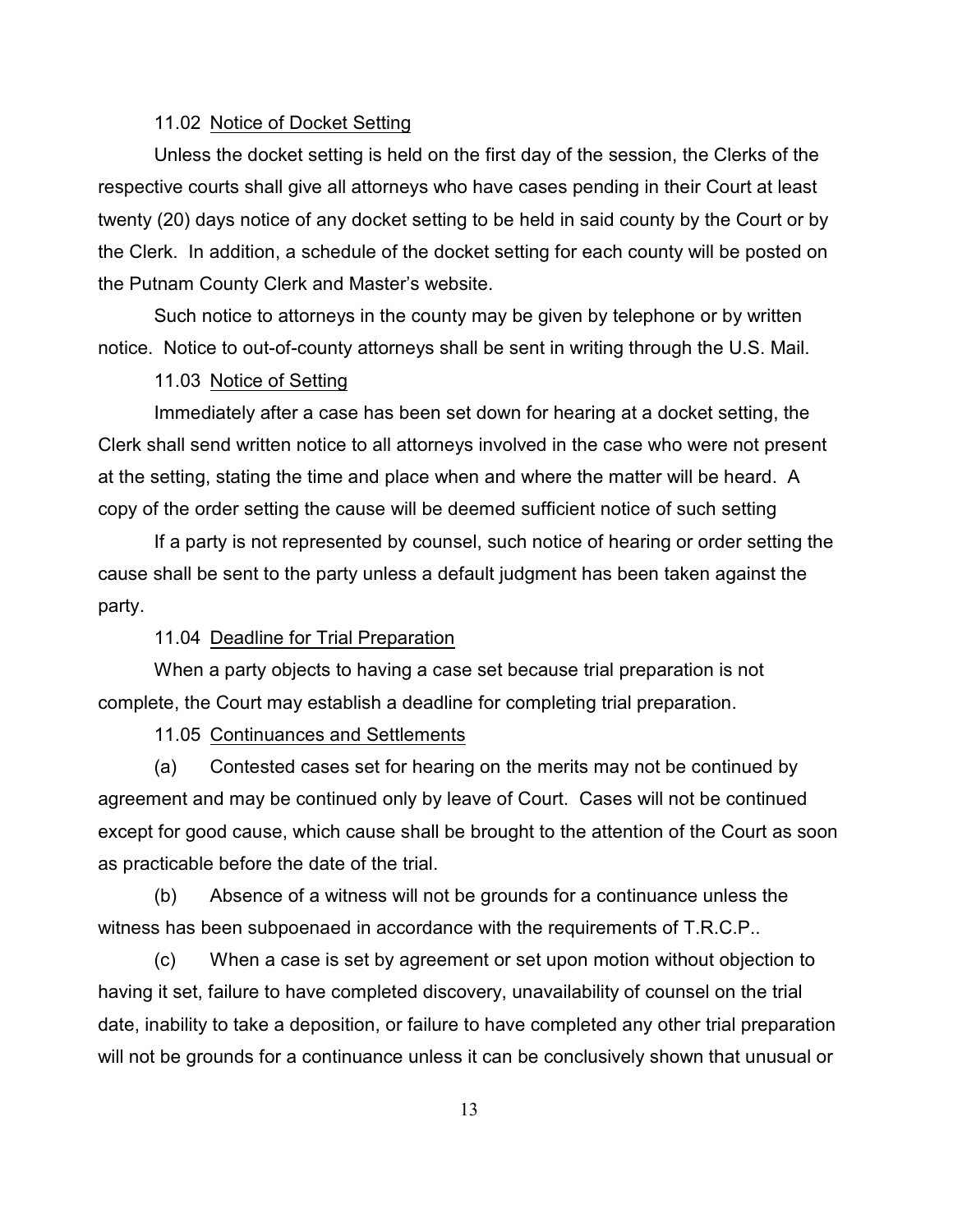extraordinary events have arisen which necessitates such continuance.

(d) If a case which has been set down for a hearing is settled or if an agreed order is to be entered, counsel shall immediately notify the Clerk of such fact.

(e) A case may not be continued or delayed more than once not exceeding one hundred twenty (120) days to assure the compliance of an installment or partial payment agreement worked out by the parties. Instead, in such cases where a final judgement is not entered thereon, the parties shall submit said agreement to the Court together with an order removing the case from the current docket and providing for the payment of costs. If the terms of the agreement are not complied with, the case may on motion of either party be reinstated on the docket and subsequently set down for hearing. The Court may, on its own motion, with notice to parties or counsel, reinstate a case so removed from the active docket.

If the terms of the agreement are complied with, a final decree of dismissal may on demand of any party, be entered upon the payment of any additional costs which may accrue.

# **RULE 12 TRIAL CALENDARS**

12.01 Daily Calendars

(a) Daily trial calendars of the days the Court is to be in session in a given county of the district shall be prepared by the Clerk of said county.

(b) The Clerk of the county in which Chambers hearings are held and/or the Court shall be notified in advance of all matters to be set on a given Chambers day and the Clerk shall prepare a trial calendar of the matters so set. Failure to notify the Clerk or Court shall not necessarily prevent the matter from being heard, but matters not so placed on the trial calendar may be set at the heel of the calendar.

(c) All ex-parte matters and non-contested matters set on a regular trial day or Chambers day shall, if ready, be heard before the contested matters set on such regular day or Chambers day.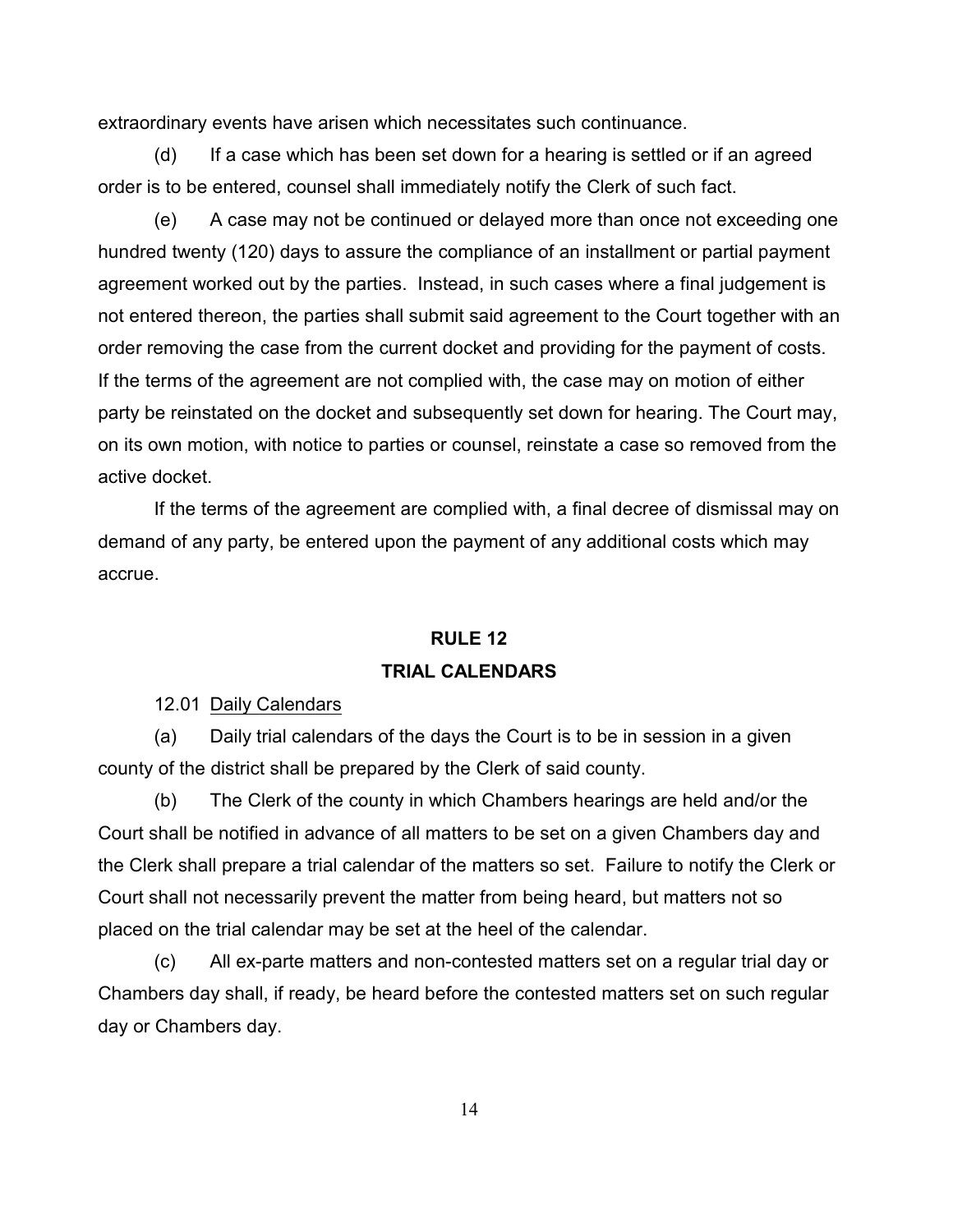No contested matters except pre-trial motions, post-trial motions, pendente lite matters, show cause and contempt proceedings, and applications and/or petitions for temporary extraordinary relief shall be set at Chambers except with the consent of the Court.

12.02 Cases Not Reached

In the event a case is not reached for hearing on the day it is set, it may be carried over from day to day or until the next available date.

# **RULE 13**

## **EXHIBITS**

## 13.01 Depositions and Discovery Material

Depositions and discovery material submitted to the Court as evidence which are not read to the Court during the course of the trial shall be made trial exhibits.

13.02 Custody of the Clerk

All trial exhibits shall be accounted for and placed in the custody of the Clerk unless otherwise directed by the Court.

13.03 Disposition of Exhibits

After final determination of any case, the parties shall have thirty (30) days to withdraw exhibits. The Clerk may destroy or dispose of exhibits not so withdrawn.

## **RULE 14**

#### **ORDERS AND JUDGMENTS**

14.01 Preparation and Submission of Orders and Judgments

(a) In all judgments by default and orders in uncontested matters, the attorney or party taking a judgment or order shall prepare and lodge such order with the Clerk of the county in which the action is pending to be submitted to the Court for signature, or the same may be presented directly to the Court for signature, all to be done within seven (7) days from the date that such judgment or order is granted.

(b) Unless the Court direct otherwise, in all cases wherein orders or judgments are granted in contested matters, the attorney for the prevailing party will prepare the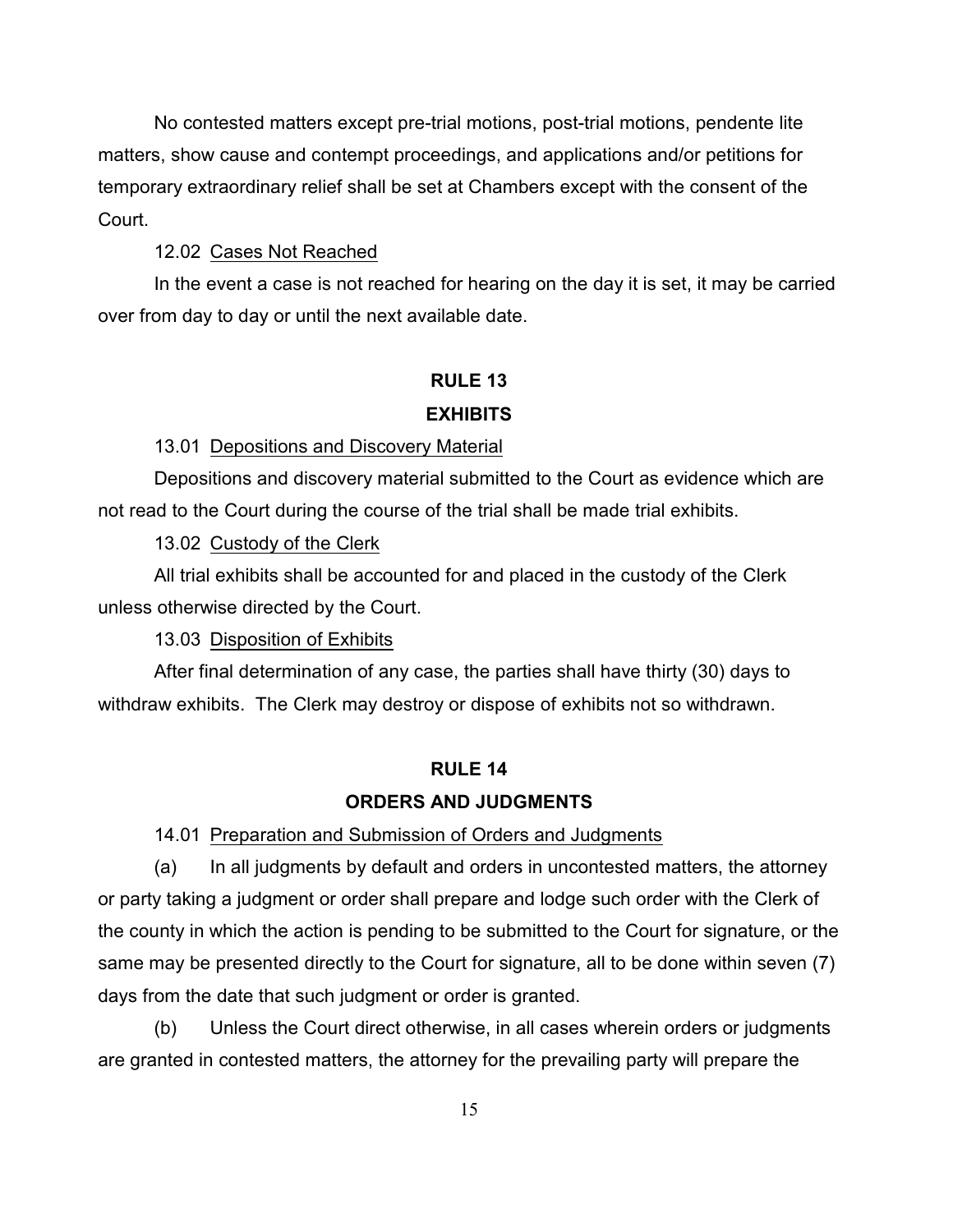order for signature by the Court. If said order is signed by all parties or counsel, the same may be submitted to the Clerk for the Court's signature or may be submitted directly to the Court for signature, all to be done within ten (10) days of the date of the Court's decision.

(c) Orders in contested matters containing the signatures of less than all parties or their attorneys shall be submitted to the Clerk of the county in which the action is filed within ten (10) days from the date of the Court's decision and the same shall not be entered immediately, but will be held by the Clerk for five (5) days. When opposing counsel or party receives a copy of a proposed order, he or she shall notify the Clerk immediately of any objection to the same. If the Clerk receives no objection within the five (5) day period, the order will be submitted to the Court for signature. When there is a disagreement as to the terms of the order, each party may lodge a proposed order with the Clerk of the county.

(d) All orders prepared by counsel and not signed by all parties or their counsel shall be accompanied by a certificate of service by that copies of the order or judgment have been served on all parties or counsel of record.

(e) All orders mailed directly to the Court for signature shall be accompanied by an envelope properly addressed to the Clerk for the County in which the action is filed with sufficient postage affixed thereto to carry it to its destination.

14.02 Court Costs

(a) All final judgments shall provide for taxing of court costs. The Clerk may refuse to enter any final order which fails to provide for taxing of court costs.

(b) Whenever it appears to the Court that a judgment has been satisfied but that court costs have not been paid, the Clerk may apply to the Court for re-taxing of court costs. The Clerk shall notify the parties of such application and the date and time it will be considered by the Court.

14.03 Default Judgment Certificate

(a) All orders granting default judgment on claims involving liquidated amounts may be accompanied by a certificate as follows:

16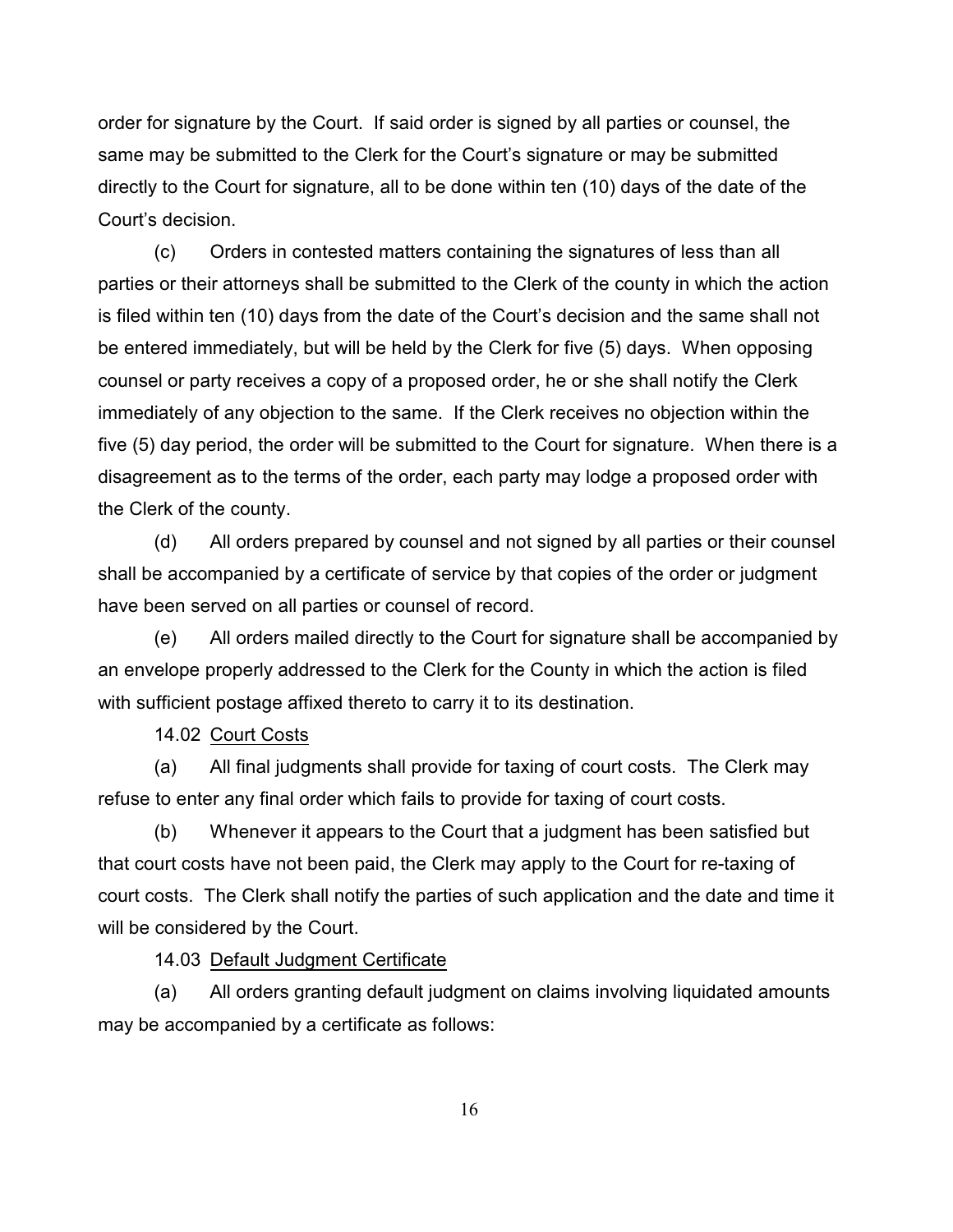## Default Judgment Certificate

Plaintiff, by counsel, certifies that:

- 1. No papers have been served on plaintiff's counsel by the defendant(s) in default.
- 2. Defendant(s) were served on .
- 3. The balance due is as follows:

l

l

l

l

- (a) Total amount of the original obligation  $\quad \$ (b) Amount paid by defendant(s) to be deducted from the original obligation is  $\frac{\$$ (c) Amount of any interest requested \$ (d) Amount of attorney fees requested  $\begin{array}{c} \text{ $s$} \ \text{ $s$} \ \text{ $s$} \ \text{ $s$} \end{array}$ (e) Balance due
- (f) If the balance due above is different from the amount sought in the default judgment, the reason is:

(g) If the basis of the claim is a promissory note, the original has been filed. If not, the reason is:

This \_\_\_\_\_\_\_ day of \_\_\_\_\_\_\_\_\_\_\_\_\_\_\_\_\_\_\_\_\_\_\_\_\_\_, 20\_\_\_\_

ATTORNEY

(b) In the alternative, an affidavit from the plaintiff or plaintiff's properly authorized officer or representative in substantially the above form may be submitted or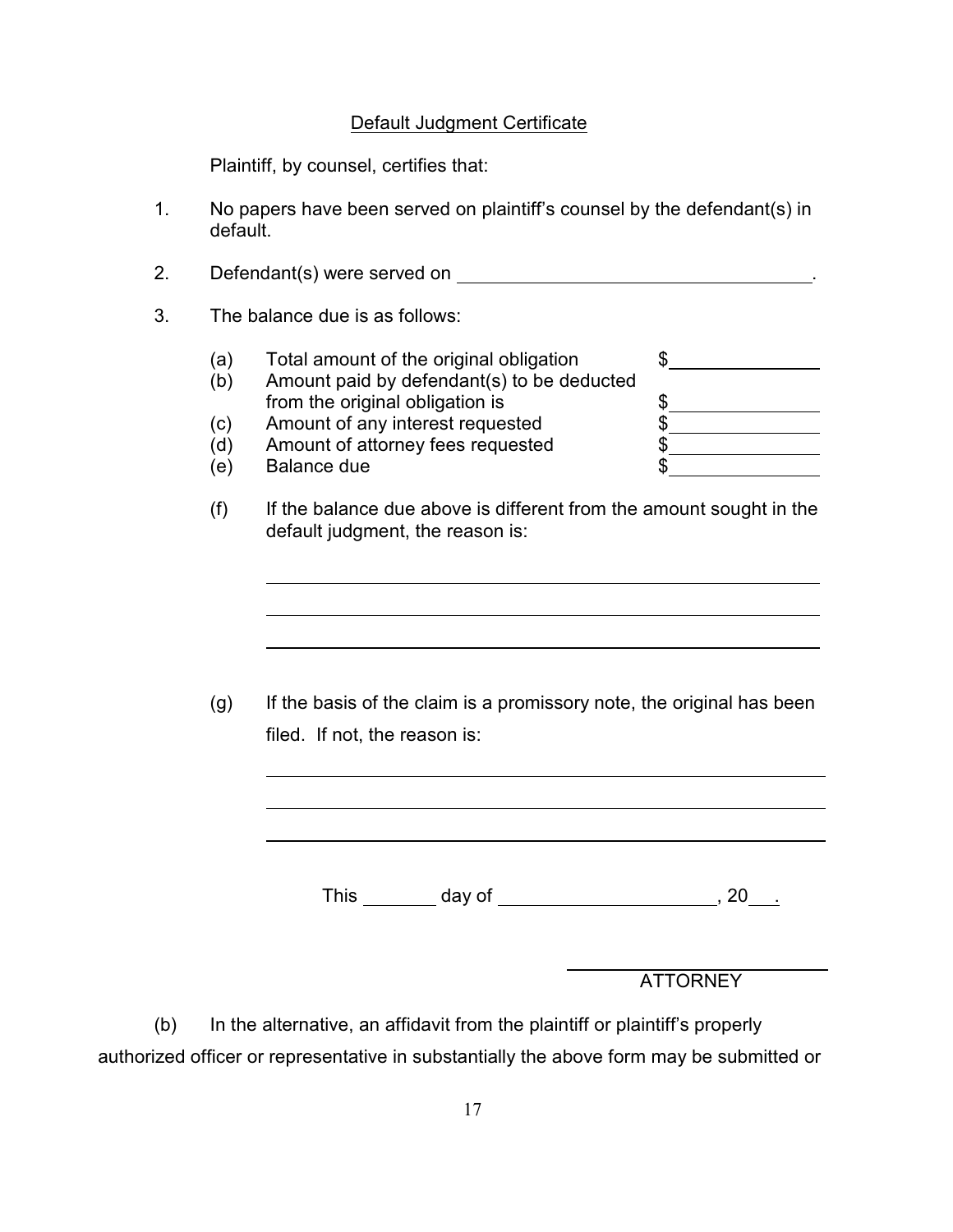plaintiff or plaintiff's properly authorized officer or representative may appear and offer sworn oral testimony in proof of said claim.

## 14.04 Non-Minute Entry Orders

Orders not affecting the legal course of an action such as orders setting case for trial, orders acting upon a request for a continuance may be designated by the Clerk as a not-minute entry order. Memorandum opinions, unless designated by the Court, shall be treated as non-minute entries. Such designated orders shall be marked filed and placed in the file of the case, but not spread upon the minutes of the Court.

## 14.05 Payment and Satisfaction of Judgment

(a) Funds paid to the Clerk by check drawn on a local bank will not be disbursed until ten (10) days after the Clerk receives the check. Funds paid to the Clerk by check drawn on out-of-county banks will not be disbursed until fourteen (14) days after the Clerk receives the check. Alimony and child support payments may be disbursed sooner at the discretion of the Clerk.

(b) Orders disbursing funds, other than agreed orders, must become final before the Clerk will disburse the funds unless all parties and counsel file an acquittance releasing the Clerk for the payment thereof, in which event the Clerk may disburse the funds.

(c) Upon receipt of any payment in satisfaction of the judgment whether through the clerk or otherwise, counsel will satisfy the docket by certifying receipt of the judgment on the docket book.

## **RULE 15**

## **SPECIAL PROCEDURES FOR DIVORCES**

15.01 Time for Hearing

(a) No divorce case wherein the parties have children under eighteen (18) years of age not otherwise emancipated, shall be heard until the same shall have been filed at least ninety (90) days unless the Court finds some compelling reason why the same should be so heard.

18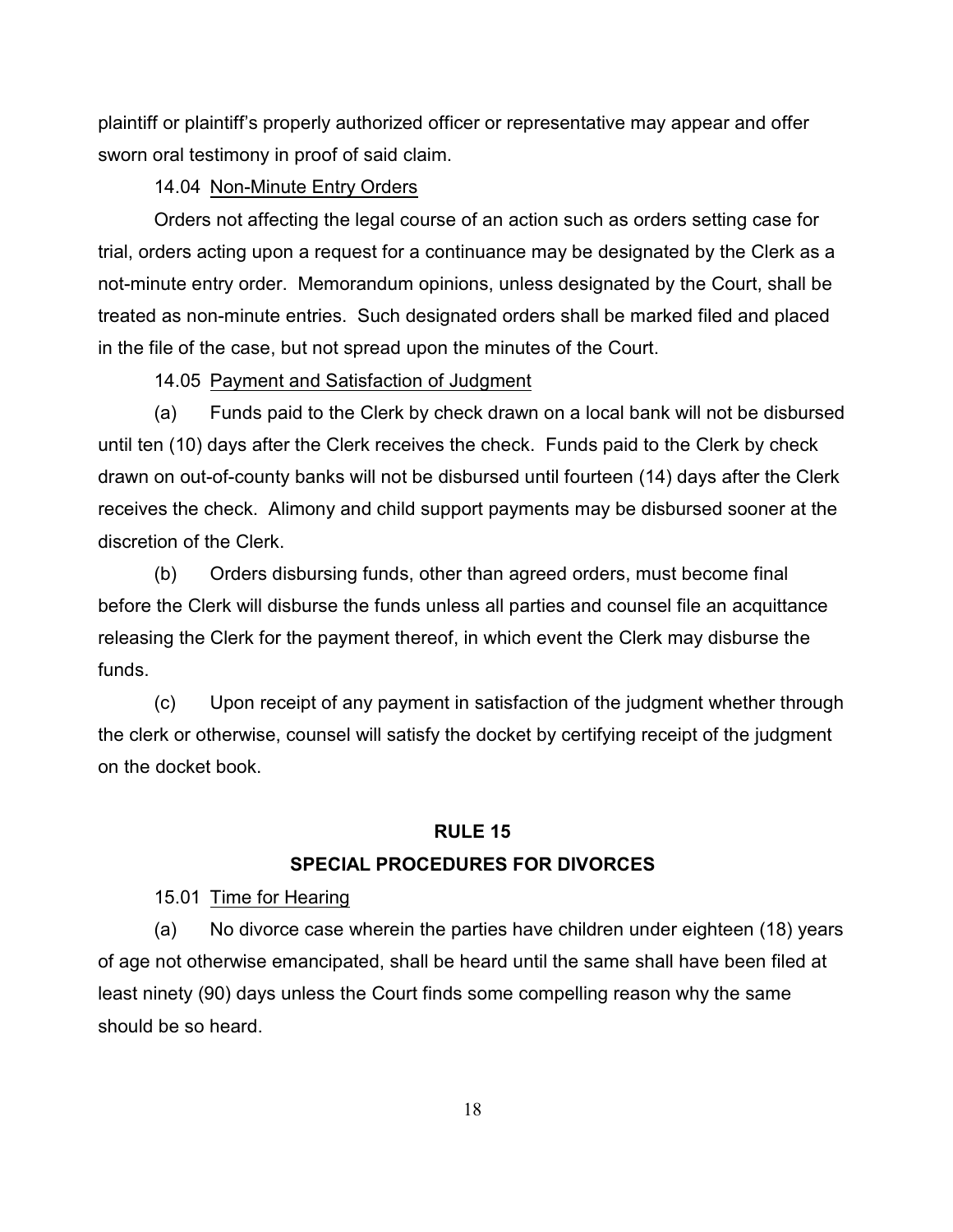(b) No divorce shall be heard in any case until sixty (60) days have expired from the date of service of process. When service is by publication, the sixty (60) days does not commence to run until the date of the last publication.

15.02 Contested Divorce Cases

(a) In contested divorce cases, the Court will hear the parties to the action before hearing other witnesses unless, for good cause appearing, the Court finds it desirable to proceed otherwise.

(b) When the division of marital property and/or marital debts is an issue, the parties shall submit sworn asset and liability statements.

(c) In all divorce cases presented for approval, proof by corroborating witnesses is required.

15.03 Pendente Lite Child Support and Alimony Hearings

Motions and applications for child support and alimony pending the final hearing of a case will be submitted and heard on affidavits of income and need. The moving party shall include in the complaint, petition or motion allegations in support of such child support or alimony justifying the relief sought and prior to the hearing, the parties shall submit affidavits in support or opposition to the relief sought. Testimony by witnesses in support or opposition to the motion or application shall not be allowed except by leave of the Court for good cause shown.

15.04 Parenting Plans

(a) In contested temporary parenting plans, each party shall exchange and file his or her proposed plan at least two (2) days prior to the hearing date unless excused by the Court for good cause.

(b) If the entry of a permanent parenting plan is contested, each party shall exchange and file his or her proposed plan at least five (5) days prior to the hearing date unless excused by the Court for good cause.

(c) In all domestic cases involving parents of minor children, the parents, who are not in default, must each attend a certified and approved parenting plan seminar, and file a certificate of compliance prior to any hearing on the merits.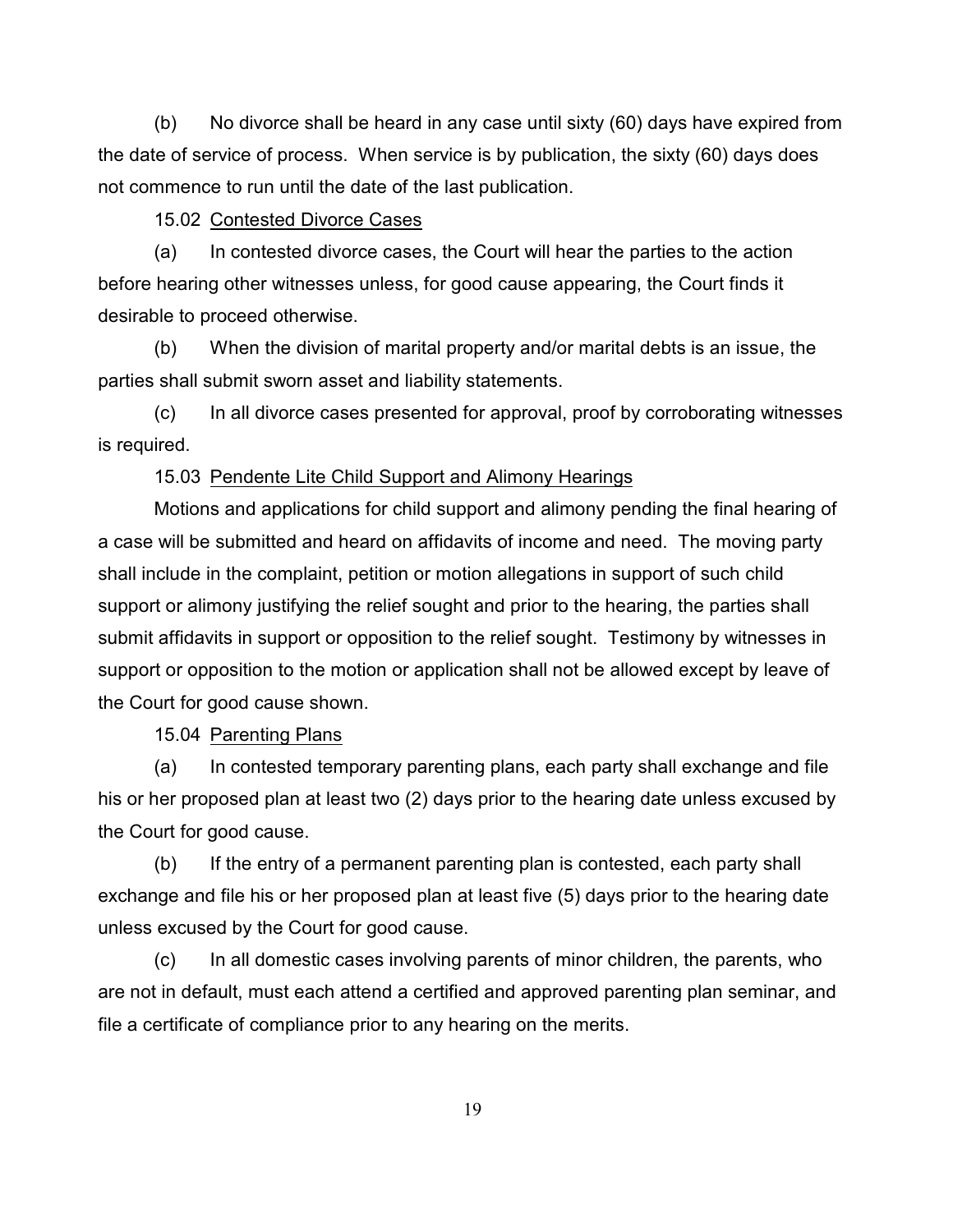(d) Mediation - all litigants involved in petitions for modification of child support or alimony, contempt cases, other than simple arrearage matters, contested divorces and/or contested parenting cases, after attending any required parenting classes or seminar, prior to a trial on merits, must attend mediation. Mediation will only be waived in extraordinary situations, after a conference or hearing, with all parties and their attorneys being present.

## 15.05 Appointment of Guardian Ad Litems for Children

When the Court finds that it is in the best interest of the minor chid(ren), guardian ad litems will be appointed to represent the child(ren), to investigate the circumstances of the child(ren) and to file a written report, with recommendations concerning the shared parenting of the children.

## 15.06 Cost of Mediation, Guardian Ad Litems, Psychological Evaluations and Counseling

The costs and fees of mediation, guardian ad litem, counseling and psychological evaluations are normally to be shared equally by the parties.

15.07 Role of Attorneys in Disputed Resolution

The attorneys will need to explain to their clients that during the initial filing, education, mediation, counseling, settlement conferences, or other dispute resolution process, the attorneys are expected to act as advisers and counselors, and not as litigators. The parties need to understand that contentious litigation is expensive and detrimental, and, in parenting plan cases, is very harmful to minor children and their parents, and to their continuing relationship with each other.

## **RULE 16**

#### **SPECIAL PROCEDURES FOR ADOPTION PROCEEDINGS**

#### 16.01 Presentation of Testimony

The testimony of adopting petitioners will be heard in the Court's Chambers unless the Court directs otherwise and this testimony may be presented in person or, in the event the adopting petitioners are not within the state of Tennessee on the date of the adjudication, their testimony may be presented by interrogatory or by deposition.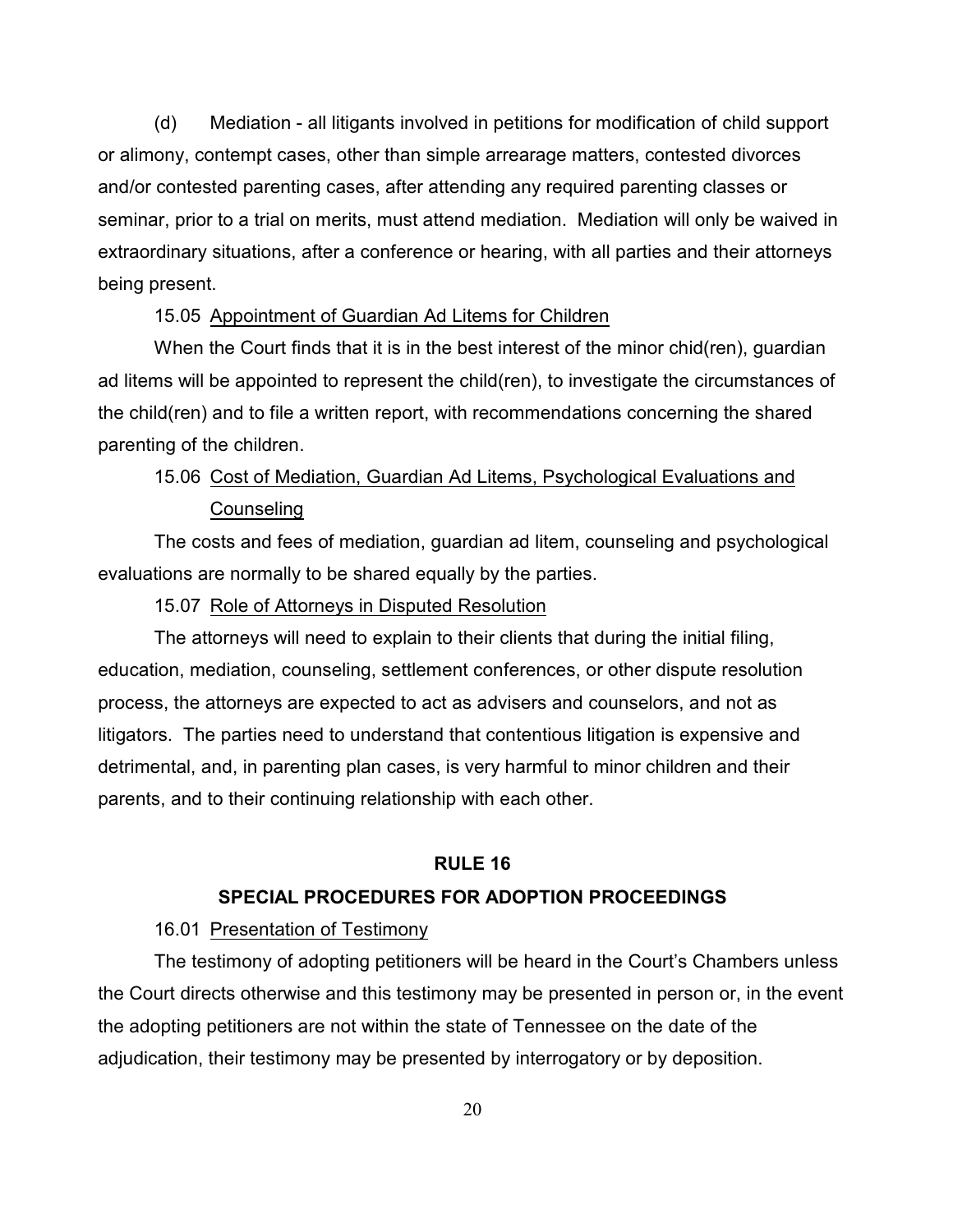## 16.02 Attendance of the Adoptive Child

If the adoptive child is under fourteen (14) years of age, it shall be optional with the adopting petitioners as to whether the child or children involved in said adoption attend the adjudication, unless the Court directs otherwise. If the adoptive child is fourteen (14) years of age or older, said child shall attend the adjudication unless the Court directs otherwise.

## 16.03 Children Fourteen (14) Years of Age or Older

When the child sought to be adopted is fourteen (14) years of age or older at any time before granting the adoption petition, the Court must receive the sworn written consent of such child and such consent shall be taken by the Court in Chambers with only the child and the guardian ad litem, if one is appointed, present. Such consent shall be filed with the record and such consent shall be recited in the order of adoption.

#### 16.04 Decrees of Adoption

Final decrees of adoption shall be prepared and entered in accordance with the provisions of Tennessee Code Annotated § 36-1-119, as amended.

## **RULE 17**

## **SPECIAL PROCEDURES FOR EXTRAORDINARY INTERLOCUTORY RELIEF**

## 17.01 Restraining Orders in Cases Other Than Domestic Relations Cases

Proposed restraining orders shall be prepared by counsel prior to submitting the request for relief to the Court. All restraining orders shall provide for the setting of a hearing of a temporary injunction and shall provide a place thereon for the Court to set a date, time and location for such a hearing. The proposed restraining order shall also provide a place for the setting of the amount of the bond.

## 17.02 Restraining Orders, Temporary Injunctions in Domestic Relations Cases

(a) In domestic relations cases, all restraining orders or temporary injunctions obtained without notice to the adverse party shall provide for the setting of a hearing thereon within fifteen (15) days unless the Court is unable to hear said matter within said time, in which event, the Court or Clerk may direct that the hearing be set at a later day, but, in any event, the same shall be set as soon after the fifteen (15) days as may be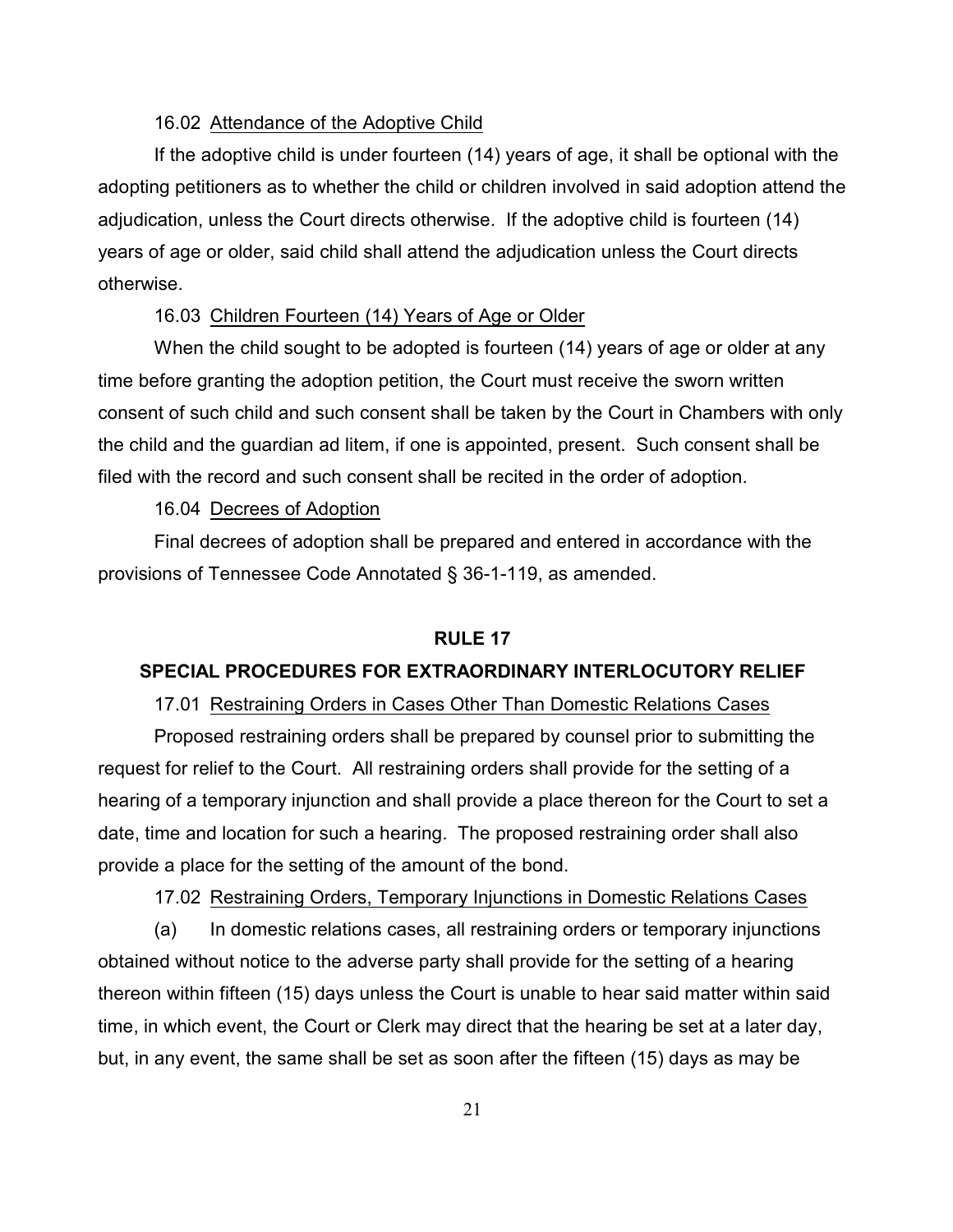practical and the date of the hearing shall be stated in said notice. Such restraining order or temporary injunction and accompanying notice shall be served on the party at least five (5) days before the date of the hearing excluding Saturdays, Sundays and holidays and shall include language which shall clearly notify the defendant or respondent that he or she shall file a written declaration of intention with the Clerk stating whether he or she will or will not be present for the hearing. Failure to so respond by filing the declaration with the Clerk no later than twenty four (24) hours prior to the time set for the hearing shall be deemed and treated as a waiver of the hearing, in which event the restraining order or temporary injunction shall remain in effect pending the final hearing unless sooner modified or dissolved by the Court. The notice of hearing and notice of defendant's or respondent's declaration of intention to attend or not attend the hearing shall be prepared by counsel for the complaining party and filed in triplicate with one copy to be retained by the Clerk and the other two copies to be attached to the service copy of the restraining order or temporary injunction and such notice shall be substantially in the following form:

| IN THE CHANCERY COURT FOR | <b>COUNTY, TENNESSEE</b> |
|---------------------------|--------------------------|
|                           |                          |

Style of case:

<u>vs vs. VS vs. VS vs. VS vs.</u>

Plaintiff-Petitioner **Defendant-Respondent** 

TO:

 Name of Defendant or Respondent

A hearing is scheduled before the Judge of the Chancery Court at on , 20 , at \_\_\_\_\_ \_.m. to determine if the \_\_\_\_\_ restraining order \_\_\_\_ temporary injunction herewith served upon you shall remain in force and effect pending the final hearing of this cause. You may appear at said time and place and have a hearing for the Court to determine if the restraining order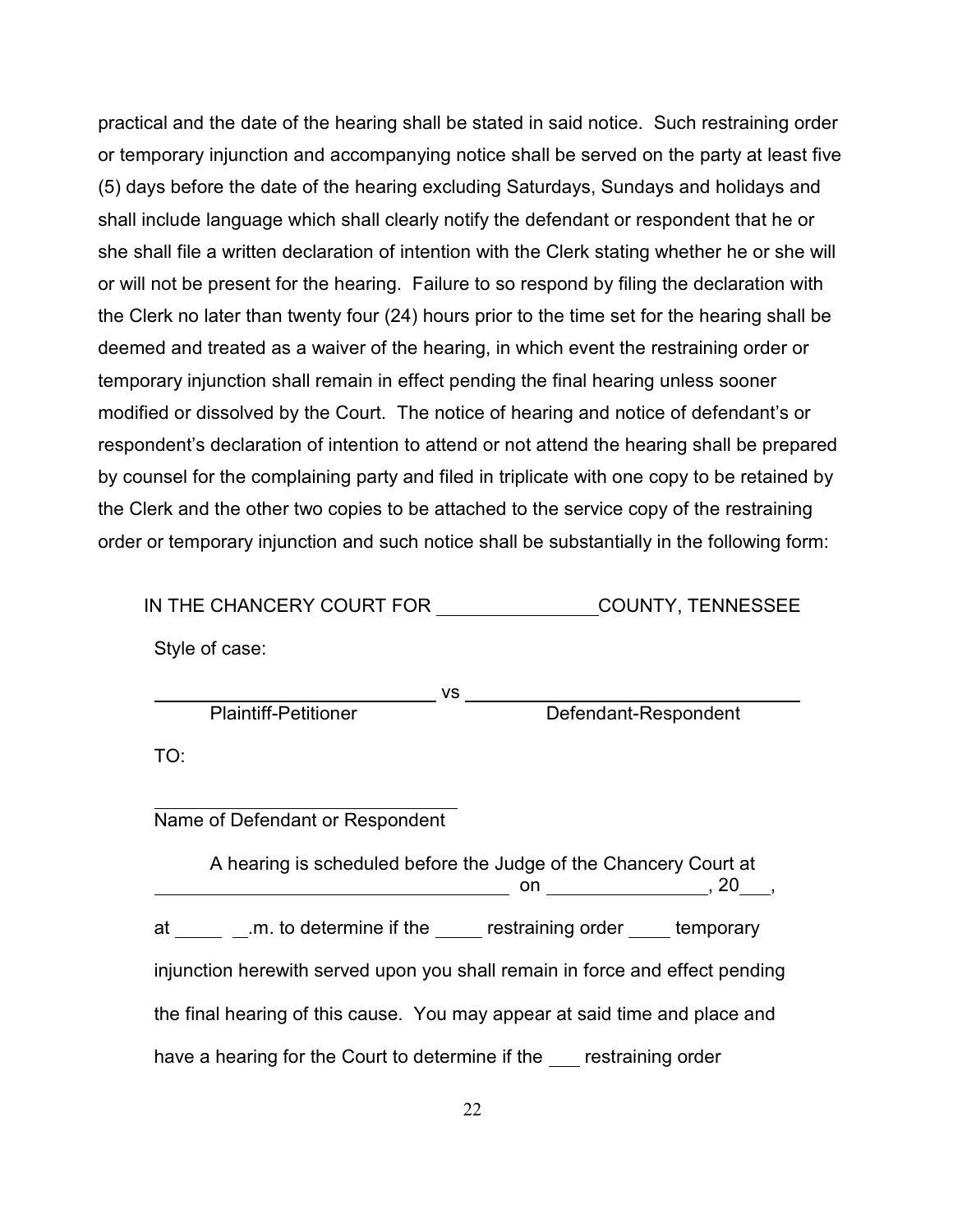temporary injunction should remain in force and effect pending the final hearing of this cause or you may waive said hearing, in which event the same will remain in force and effect. You shall declare your intention by stating whether you will or will not appear at the hearing by signing a copy of the appended written declaration and by filing the same in the Clerk and Master's Office at

 at least Twenty-Four (24) hours before the hearing date. Your failure to file this declaration within said time shall be deemed and treated as a waiver by you of the hearing in which event the restraining order temporary injunction shall remain in force and effect pending the final

hearing.

This  $\qquad \qquad$  day of  $\qquad \qquad$  , 20  $\qquad$  .

## CLERK AND MASTER

## **DECLARATION**

l

I hereby declare that I will will will not be present (check one) and

participate in the hearing on the above restraining order temporary injunction.

This  $\qquad$  day of  $\qquad \qquad$  , 20  $\qquad$  .

Signed:

Name of Defendant or Respondent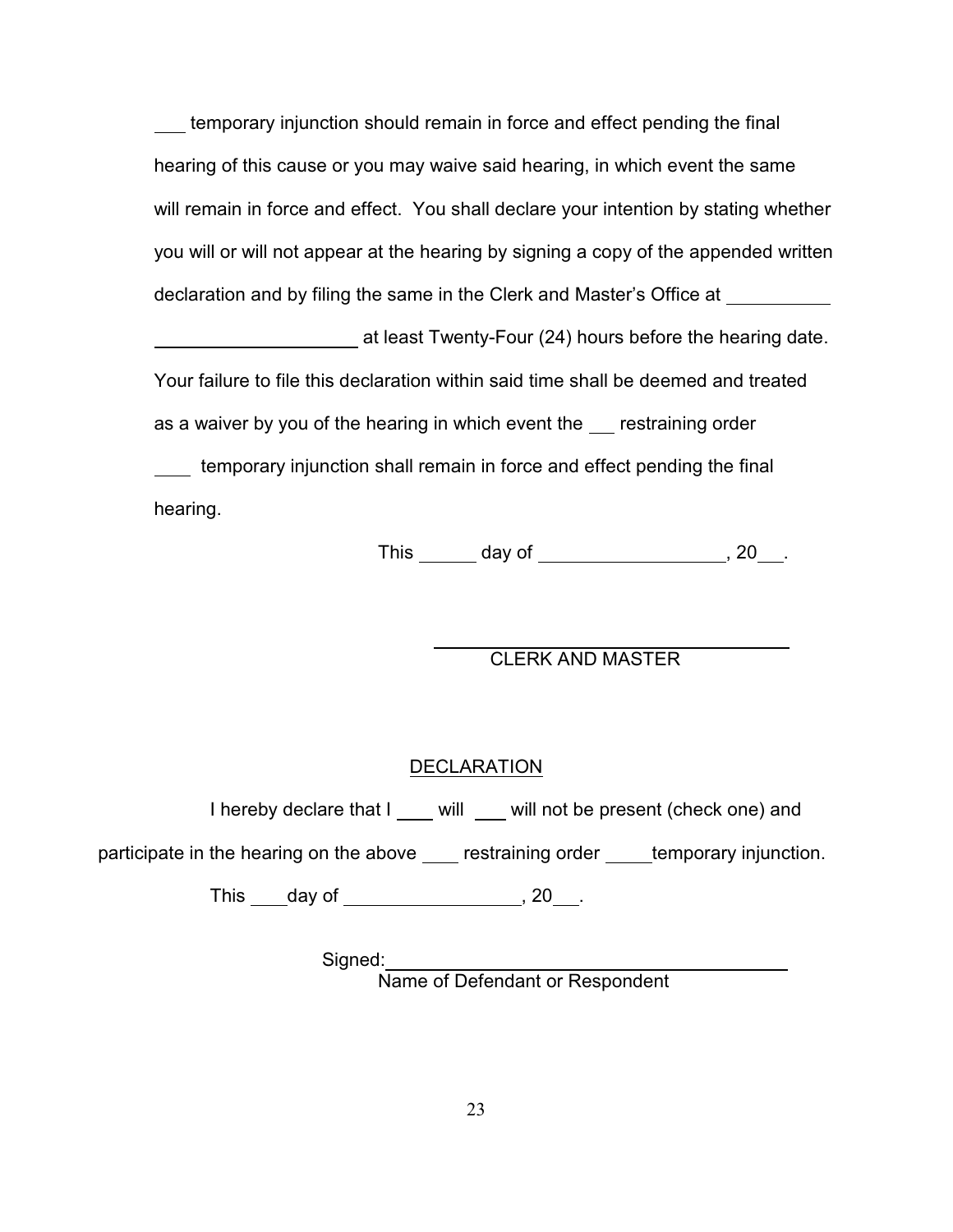(b) No restraining order or temporary injunction shall be issued in a domestic relations case without notice and hearing unless the verified complaint or petition or accompanying affidavit clearly shows that the applicant's rights have been violated, or that there is a substantial likelihood that the same will be violated by the adverse party and that the applicant will suffer immediate and irreparable injury, loss or damage before notice can be given and a hearing had.

(c) Except in cases prosecuted in forma pauperis, the Court may require the applicant to make bond before a restraining order or temporary injunction is issued.

(d) In domestic relations cases, a restraining order or temporary injunction may be signed and issued by the Clerk by fiat from the Court or the same may be granted by the Court.

If the Judge of the Court in which the action is pending or is to be filed is disqualified, disabled or absent from the county, such fiat, restraining order or temporary injunction may be granted by any Judge having statutory power to enjoin or restrain.

#### **RULE 18**

#### **SPECIAL PROCEDURES FOR JUDICIAL REVIEW OF ADMINISTRATIVE DECISIONS**

18.01 Briefs Required

Briefs must be filed in all cases heard by the Court solely upon the record from an administrative tribunal or agency. If a petitioner-appellant fails to file his brief within the time provided by this rule or within the time ordered by the Court, the action may be dismissed and the agency decision affirmed. If the defendant-appellee has not filed his brief within the time provided by this rule or within the time ordered by the Court, the Court may decide the case upon the record and the petitioner-appellant's brief.

## 18.02 Filing and Service of Briefs

The petitioner-appellant must file and serve a brief within thirty (30) days after the record is filed. The defendant-appellee must file and serve a brief within twenty (20) days after service of the brief of the petitioner-appellant. Reply briefs may be filed at the option of a party, and if filed, must be filed and served within ten (10) days after service of the preceding brief. Upon motion of a party or upon its own motion, the Court may enlarge or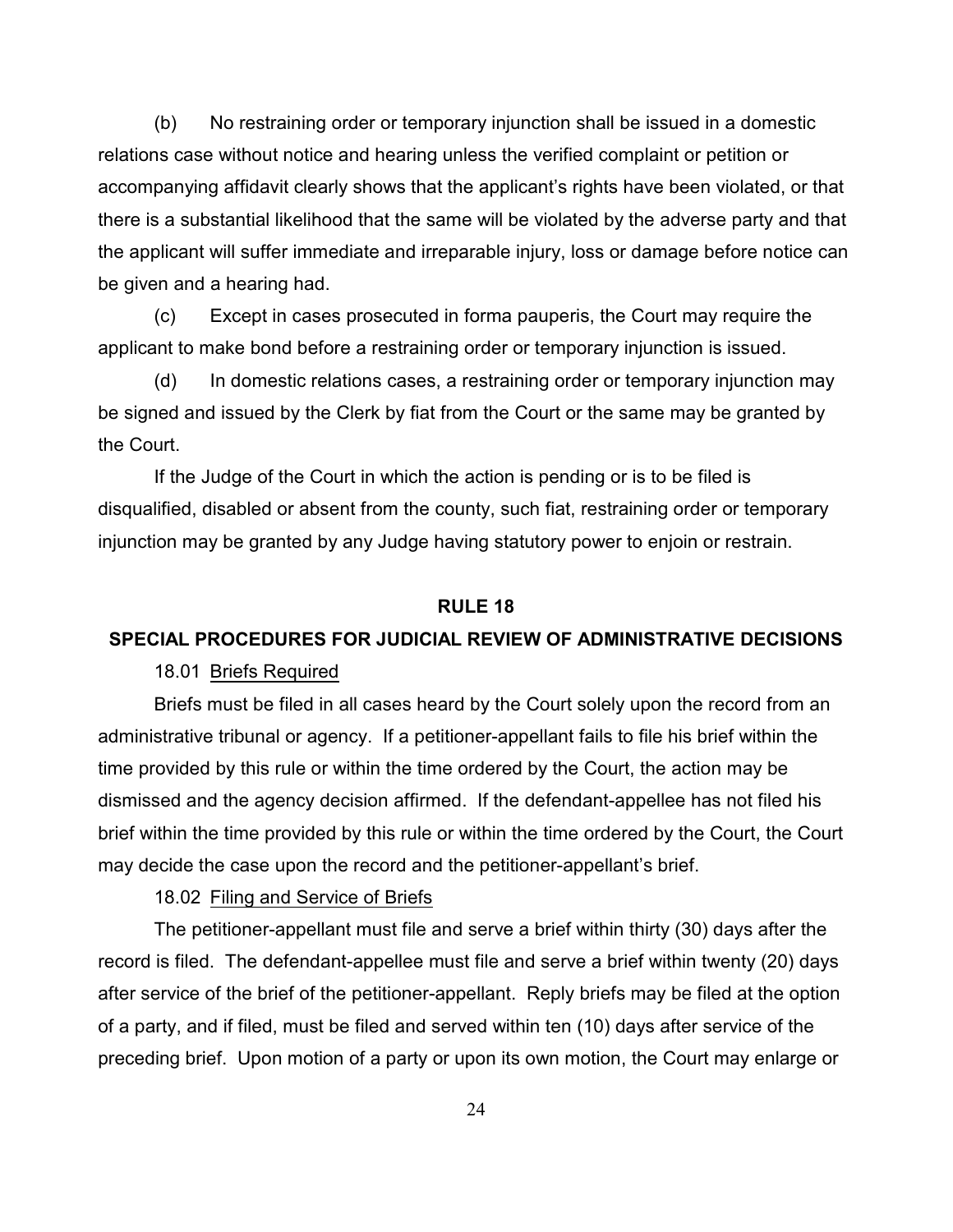shorten the time for filing briefs.

Copies of all such briefs may be mailed to or lodged with the Court.

18.03 Consolidated Briefs

In cases involving multiple parties and cases consolidated for judicial review, any number of parties may join in a single brief and any party may adopt by reference any part of the brief of another party. Parties may similarly join in reply briefs.

18.04 Hearings on Oral Argument

Hearings on oral argument may be scheduled after the record and briefs have been filed.

18.05 Waiver of Oral Argument

Oral argument may be waived by agreement of counsel. Failure to request oral argument within ten (10) days after the filing of responsive briefs shall be deemed and treated as a waiver of oral argument.

## **RULE 19**

## **PROBATE AND CONSERVATORSHIP MATTERS**

19.01 Jurisdiction

The Chancery Court of the Thirteenth  $(13<sup>th</sup>)$  Judicial District presently has jurisdiction of all probate matters in the counties of Clay, Dekalb and Overton.

19.02 Inventory

An inventory of all personal property owned by the decedent at the time of death shall be filed, unless waived, for all estates **within sixty (60) days** from the date of the appointment of the executor or administrator.

19.03 Clerk and Master Authorized to Hear Routine Probate Matters

As authorized by **T.C.A. § 16-16-201,** the Clerk and Master in the Thirteenth Judicial District except where Probate jurisdiction is by Private Act, is authorized, in informal proceedings, to hear and enter Orders in routine probate and estate matters. Probate matters are to be presented by the attorneys and not by a member of their staff.

19.04 Private Sale of Property of Minor and/or Incompetent

The Court will not approve the private sale of the property of a minor or incompetent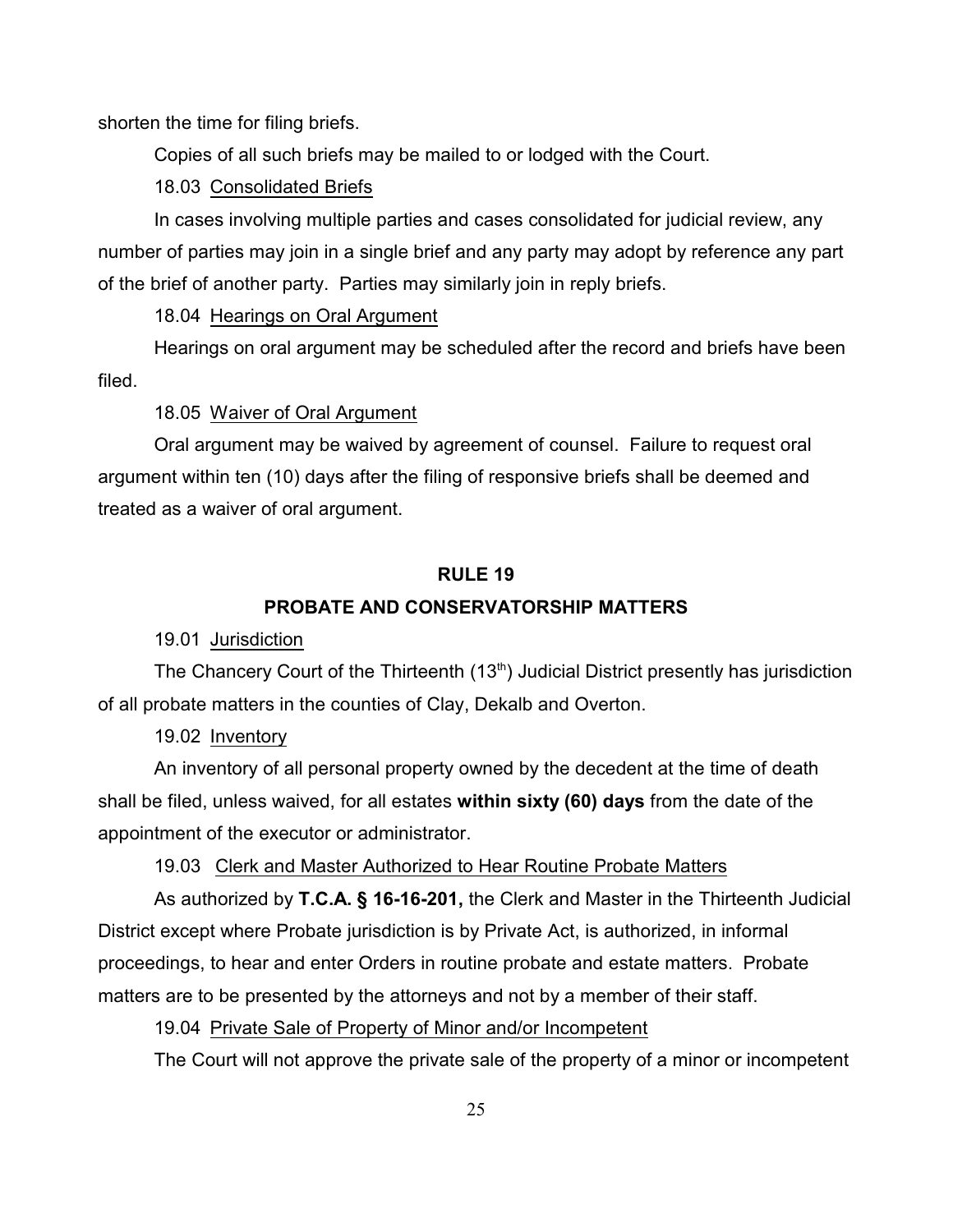without the benefit of a professional appraisal of the property.

#### 19.05 Judicial Sale by Clerk and Master, as Special Commissioner

Unless the Court orders otherwise, the sale of property under a Court decree, will become final ten (10) days after the sale date, unless the final bid price has been raised by at least 10%.

If any person proposes to advance or raise the bid by 10% or more, he or she shall execute and deliver to the Clerk and Master (1) cash, or (2) a certified check, or (3) a money order, or (4) a bond with one or more sufficient sureties, in the amount of the raised bid.

Upon the execution and delivery of one of the required methods of advancing the bids, and its acceptance by the Clerk, the Clerk shall, upon demand, refund to the original bidder all money paid as purchase.

#### 19.06 Advertising on Resale

It is not required that the resale of the property be advertised to the same extent as was done for the initial sale. The parties to the lawsuit, however, may choose to have the Clerk and Master fully advertise the resale of the property. Any dispute about the advertising will be resolved by the Chancellor.

#### 19.07 Terms of Sale

Unless otherwise approved by the Court, the usual procedure for a judicial sale of land by the Clerk and Master, as Special Commissioner, will be to offer the property for sale for all cash.

## 19.08 Fees for Administrators, Executors, and Attorneys

In all instances where the fees of an administrator, executor, or attorney for the estate are not agreed upon and are to be fixed by the Court, a petition must be filed stating the fees that are being requested. The petition must also contain a certificate that a copy has been mailed or delivered to all persons entitled to notice. If the fees requested are in excess of **\$5,000.00** for any administrator, executor or attorney, then the petition must be accompanied by the affidavits of two disinterested attorneys stating the amounts they consider to be reasonable fees. Any petition requesting a fee for a personal representative or any attorney in excess of **\$10,000.00** will be heard, on notice, by the Chancellor, instead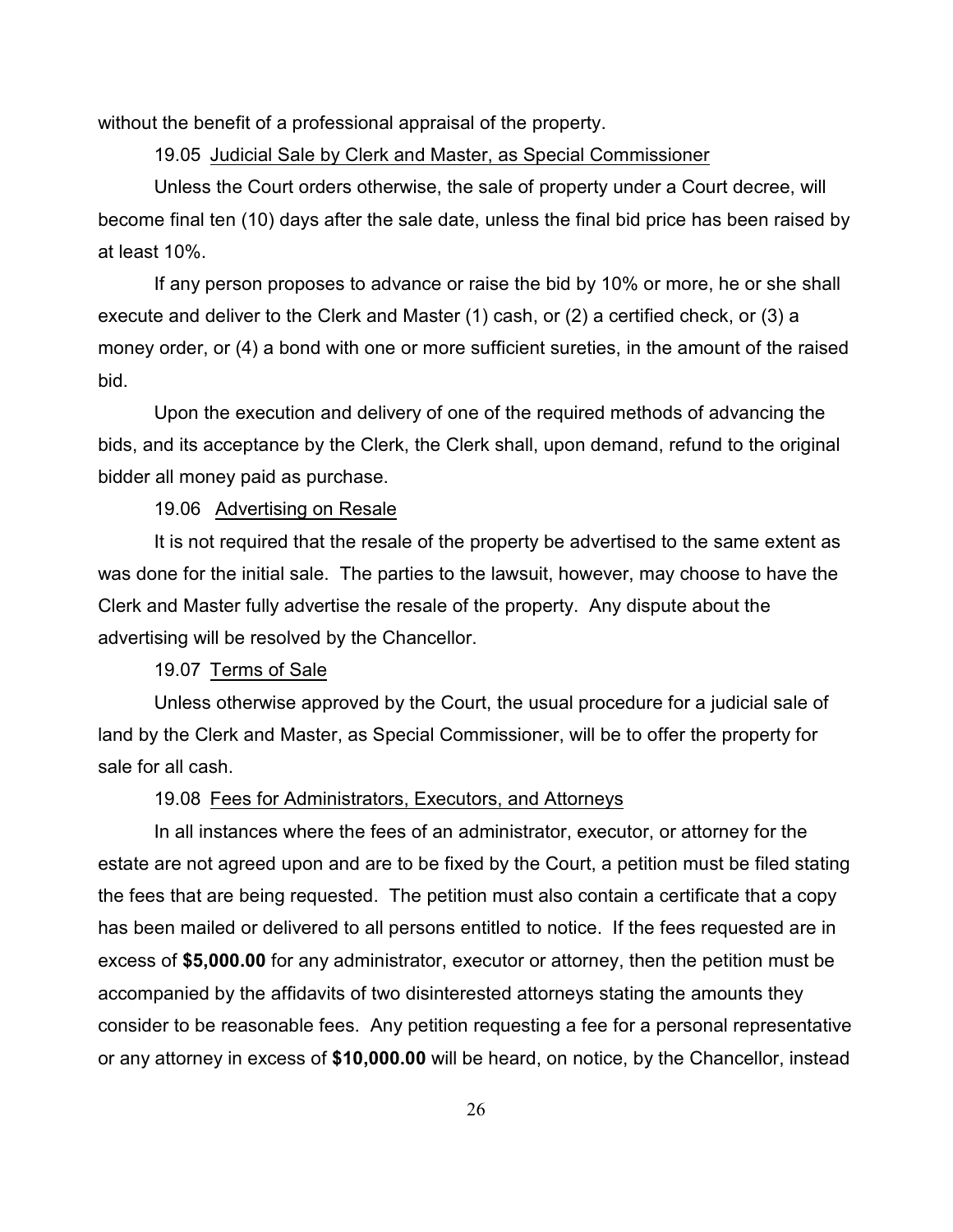of the Clerk and Master.

19.09 Fee Guidelines

When fixing the fees of personal representatives and attorneys, the Court will consider the value of the decedent's gross estate, including real estate and personal property passing outside the estate but subject to the filing of estate and/or inheritance tax return(s), and will use the following guidelines in determining the appropriate fees for the personal representatives and attorneys:

| <b>FEES</b>    |
|----------------|
| $3\%$ to $5\%$ |
| 2% to 4%       |
| 1% to $3\%$    |
|                |

These guidelines reflect what may be considered to be reasonable fees, but are not binding on the Court, the parties, or the attorneys. The Court may also award fees based on an hourly rate rather than setting the fees as a percentage of the gross estate. If there are two or more personal representatives, and there is no agreement, the Court shall apportion the fees in accordance with the services rendered by each representative. The amount of the fees being paid to, and the services being rendered by, accountants, investment advisers, brokers, appraisers or other professionals, will also be considered by the Court in the setting of fees for attorneys and personal representatives. If an attorney also serves as the personal representative, the Court will take into consideration all of the services rendered, but only one fee will be awarded.

19.10 Closing Estate on Petition, Receipts and Waiver in Lieu of Final Settlement

An estate of a deceased person may be closed upon the sworn petition of the personal representative and an order in lieu of a final settlement if:

- 1. The time for filing claims with the Clerk has expired;
- 2. No beneficiary is under disability, and no trust is created in a Will;

3. Written evidence of satisfaction and release of all claims filed and the payment of all inheritance and estate taxes is attached to the petition, or filed in the Clerk's office;

4. Each beneficiary has received his or her full share of the estate, and has either joined in the petition, or signed a receipt in which the beneficiary waives notice of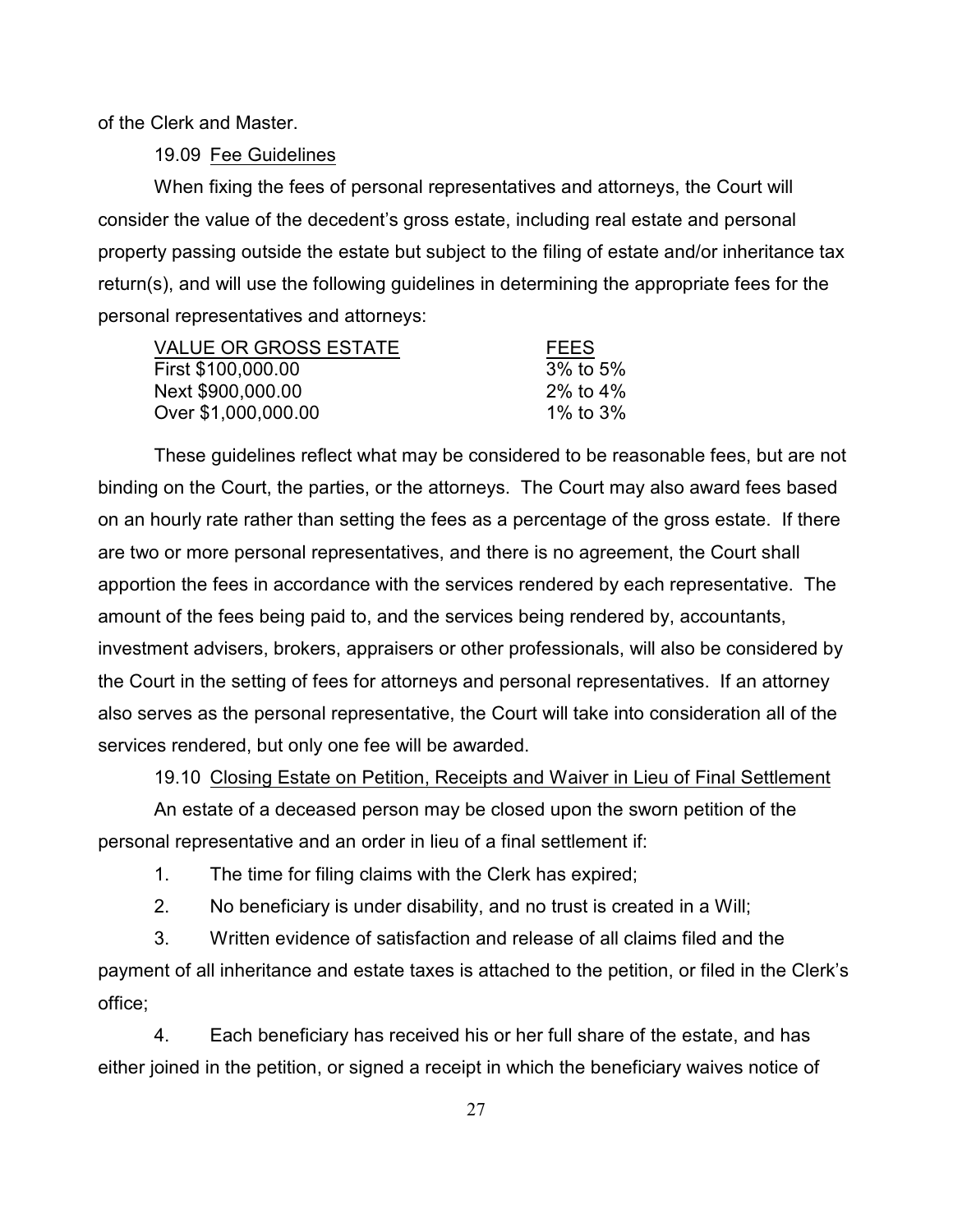and the filing of a final settlement, which receipt is attached to the petition; and,

5. A statement is made a part of the petition that no part of the estate escheats under the laws of Tennessee, and that the decedent has no pending claims involving the TennCare program.

## **RULE 20**

## **DORMANT CASES: DOCKET CALLS**

20.01 Dismissal of Dormant Cases

To expedite cases, the Court may take reasonable measures to purge the docket of old cases where the cases have been dormant without good cause shown for an extended time.

## 20.02 Dismissal for Want of Prosecution

Copies of the order dismissing a case for want of prosecution shall be mailed to all counsel of record and to any party with counsel of record.

## **RULE 21**

## **WORKER'S COMPENSATION CASES**

## 21.01 Setting for a Trial on the Merits

Worker's compensation cases do not require a pre-trial conference, but these cases are not to be set for a trial on the merits until:

- A. A benefit review conference has been held and the report has been filed;
- B. All discovery has been completed; and
- C. All medical and other evidentiary depositions have been taken and

transcribed, or the stipulated medical records and/or physician's reports have been obtained.

# 21.02 Statement and Copies of Medical Depositions and Records to be Sent Prior to Trial

At least **three (3) days** prior to a trial on the merits, the attorneys for the parties shall send to the Chancellor completed Worker's Compensation Information forms required by the Court and copies of the medical depositions and records.